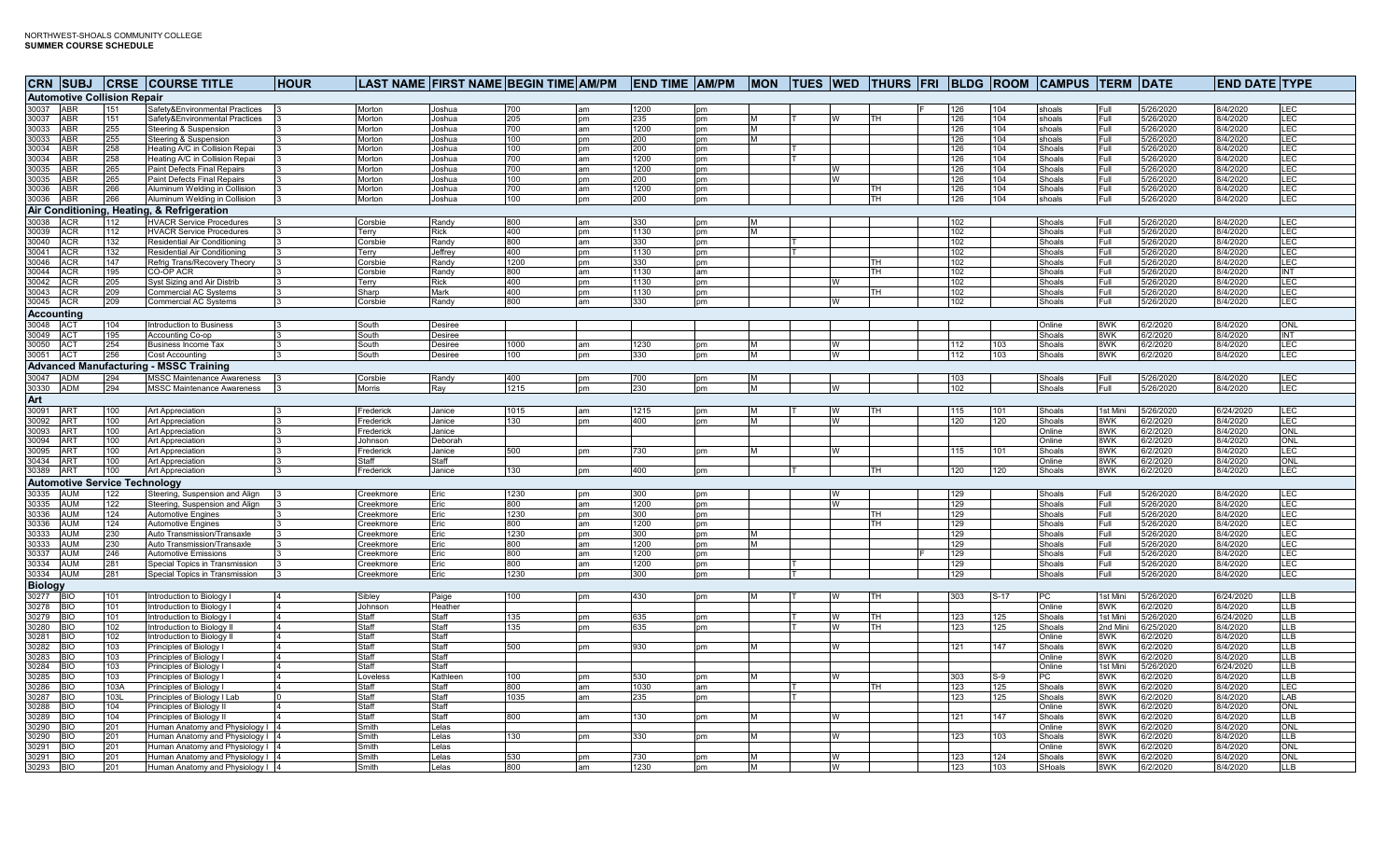| 30294<br><b>IBIO</b>                      | 201  | Human Anatomy and Physiology   4                 |                 | Loveless        | Kathleen   | 800  | am        | 1230 | nт        |          |          | TH.       | 303 | S-17           | PC.           | 8WK      | 6/2/2020  | 8/4/2020  | IIR        |
|-------------------------------------------|------|--------------------------------------------------|-----------------|-----------------|------------|------|-----------|------|-----------|----------|----------|-----------|-----|----------------|---------------|----------|-----------|-----------|------------|
| 30295<br><b>BIO</b>                       | 202  | Human Anatomy & Physiology II                    |                 | Landrum         | Megan      |      |           |      |           |          |          |           |     |                | Online        | 8WK      | 6/2/2020  | 8/4/2020  | ONL        |
| 30295<br><b>BIO</b>                       | 202  | Human Anatomy & Physiology II                    |                 | .andrum         | Megan      | 800  | am        | 1100 | am        |          |          |           | 123 | 130            | Shoals        | 8WK      | 6/2/2020  | 8/4/2020  | LLB        |
| 30296<br>RIO                              | 202  | Human Anatomy & Physiology II                    |                 | andrum.         | Megan      | 205  | pm        | 505  | nm        |          |          |           | 123 | 130            | Shoals        | 8WK      | 6/2/2020  | 8/4/2020  | LLB        |
| 30296<br>RIO.                             | 202  | Human Anatomy & Physiology II<br>$\overline{14}$ |                 | .andrum         | Megan      |      |           |      |           |          |          |           |     |                | Online        | 8WK      | 6/2/2020  | 8/4/2020  | ONL        |
| 30298<br><b>BIO</b>                       | 202  | Human Anatomy & Physiology II                    |                 | Loveless        | Kathleen   | 800  | am        | 1230 | <b>pm</b> | M        | <b>W</b> |           | 303 | S-17           | <b>PC</b>     | 8WK      | 6/2/2020  | 8/4/2020  | <b>LLB</b> |
| 30405<br><b>BIO</b>                       | 202  |                                                  |                 | Landrum         |            |      |           |      |           |          |          |           |     |                | Online        | 8WK      |           | 8/4/2020  | ONL        |
|                                           |      | Human Anatomy & Physiology II                    |                 |                 | Megan      |      |           |      |           |          |          |           |     |                |               |          | 6/2/2020  |           |            |
| 30299<br>BIO                              | 220  | General Microbiology                             |                 | .andrum         | Megan      | 800  | am        | 200  | pm        |          |          |           | 123 | 109            | Shoals        | 8WK      | 6/2/2020  | 8/4/2020  | LLB        |
| 30300<br>BIO                              | 220  | General Microbiology                             | I4              | Johnson         | Heather    | 600  | pm        | 830  | pm        |          |          |           | 123 | 130            | Online        | 8WK      | 6/2/2020  | 8/4/2020  | LLB        |
| 30437<br>IΩ                               | 220  | <b>General Microbiology</b>                      |                 | Staff           | Staff      |      |           |      |           |          |          |           |     |                | Online        | 8WK      | 6/2/2020  | 8/4/2020  | ONL        |
| 30300<br>RΙO                              | 220  | General Microbiology                             | $\overline{4}$  | andrum          | Megan      |      |           |      |           |          |          |           |     |                | Online        | 8WK      | 6/2/2020  | 8/4/2020  | LLB        |
| 30301<br>I BIO                            | 220  | General Microbiology                             | $\overline{14}$ | Staff           | Staff      | 1105 | am        | 505  | pm        | M        | W        |           | 123 | 109            | Shoals        | 8WK      | 6/2/2020  | 8/4/2020  | LLB        |
| 30302<br><b>BIO</b>                       | 220  | General Microbiology                             | $\overline{4}$  | Johnson         | Heather    |      |           |      |           |          |          |           |     |                | Online        | 8WK      | 6/2/2020  | 8/4/2020  | LLB        |
| <b>Business</b>                           |      |                                                  |                 |                 |            |      |           |      |           |          |          |           |     |                |               |          |           |           |            |
|                                           |      |                                                  |                 |                 |            |      |           |      |           |          |          |           |     |                |               |          |           |           |            |
| 30052<br><b>BUS</b>                       | 241  | Principles of Accounting I                       |                 | South           | Desiree    | 900  | am        | 1130 | am        |          |          | TН        | 112 | 103            | Shoals        | 8WK      | 6/2/2020  | 8/4/2020  | LEC        |
| 30053<br><b>BUS</b>                       | 242  | Principles of Accounting                         |                 | South           | Desiree    | 100  | pm        | 330  | pm        |          |          | <b>TH</b> | 112 | 103            | Shoals        | 8WK      | 6/2/2020  | 8/4/2020  | LEC        |
| 30054<br><b>BUS</b>                       | 242  | Principles of Accounting I                       |                 | South           | Desiree    |      |           |      |           |          |          |           |     |                | Online        | 8WK      | 6/2/2020  | 8/4/2020  | ONL        |
| 30055<br><b>BUS</b>                       | 263  | The Legal & Social Env of Bus                    |                 | McClinton       | Leslyn     |      |           |      |           |          |          |           |     |                | Online        | 8WK      | 6/2/2020  | 8/4/2020  | ONL        |
| 30056<br><b>BUS</b>                       | 271  | <b>Business Statistics I</b>                     |                 | James           | Jeffery    |      |           |      |           |          |          |           |     |                | Online        | 8WK      | 6/2/2020  | 3/4/2020  | ONL        |
| 30429<br><b>BUS</b>                       | 272  | <b>Business Statistics I</b>                     |                 | James           | Jeffery    | TBA  |           |      |           |          |          |           |     |                | Online        | 8WK      | 6/2/2020  | 8/4/2020  | ONL        |
| 30057<br><b>BUS</b>                       | 272  | <b>Business Statistics I</b>                     |                 | James           | Jefferv    | 800  | am        | 100  | pm        |          |          |           | 112 | 0 <sub>8</sub> | Shoals        | 8WK      | 6/2/2020  | 8/4/2020  | LEC        |
| 30058<br><b>BUS</b>                       | 272  | Business Statistics I                            |                 | James           | Jefferv    |      |           |      |           |          |          |           |     |                | Online        | 8WK      | 6/2/2020  | 8/4/2020  | ONL        |
| 30059<br><b>BUS</b>                       |      |                                                  |                 | McClinton       |            |      |           |      |           |          |          |           |     |                |               |          |           |           |            |
|                                           | 275  | Principles of Management                         |                 |                 | Leslyn     |      |           |      |           |          |          |           |     |                | Online        | 8WK      | 6/2/2020  | 8/4/2020  | ONL        |
| 30060 BUS                                 | 285  | Principles of Marketing                          |                 | McClinton       | Leslyn     |      |           |      |           |          |          |           |     |                | Online        | 8WK      | 6/2/2020  | 8/4/2020  | ONL        |
| Carpentry/Cabinetmaking                   |      |                                                  |                 |                 |            |      |           |      |           |          |          |           |     |                |               |          |           |           |            |
| 30072<br><b>CAB</b>                       | 102  | Introduction to Lumber                           |                 | Grisham         | Titus      | 800  | am        | 1000 | am        | M        | W        |           | 109 |                | Shoals        | Full     | 5/26/2020 | 8/4/2020  | LEC        |
| 30073<br>CAB                              | 104  | <b>Cabinet Shop Operations</b>                   |                 | <b>Grisham</b>  | Titus      | 1015 | am        | 1230 | pm        | <b>M</b> |          |           | 109 |                | Shoals        | Full     | 5/26/2020 | 8/4/2020  | LEC        |
| 30074<br>CAB                              | 141  | Woodfinishing                                    |                 | <b>Grisham</b>  | Titus      | 800  | am        | 1200 | pm        |          |          | TН        |     |                | <b>Shoals</b> | Full     | 5/26/2020 | 8/4/2020  | LEC        |
| 30075<br>CAB                              |      |                                                  |                 | <b>Grisham</b>  |            |      |           |      |           |          |          | ГH        |     |                |               |          |           | 8/4/2020  |            |
|                                           | 141  | Woodfinishing                                    |                 |                 | Titus      | 1230 | pm        | 315  | pm        |          |          |           | 109 |                | Shoals        | Full     | 5/26/2020 |           | LEC        |
| 30076<br>CAB                              | 230  | <b>Estimating Costs in Cabinetmak</b>            |                 | Grisham         | Titus      | 100  | pm        | 315  | pm        | M        | W        |           | 109 |                | Shoals        | Full     | 5/26/2020 | 8/4/2020  | LEC        |
| 30077<br>CAR                              | 121  | Introduction Blueprint Reading                   |                 | <b>Grisham</b>  | Titus      | 100  | <b>pm</b> | 315  | nm        |          |          | TH.       | 109 |                | Shoals        | Full     | 5/26/2020 | 8/4/2020  | LEC        |
| 30078<br>CAR                              | 121  | Introduction Blueprint Reading                   |                 | <b>Grisham</b>  | Titus      | 100  | pm        | 315  | pm        | M        | W        |           | 109 |                | Shoals        | Full     | 5/26/2020 | 8/4/2020  | LEC        |
| 30079<br>CAR                              | 131  | Roof and Ceiling Systems                         |                 | Grisham         | Titus      | 100  | pm        | 315  | pm        | M        | W        |           | 109 |                | Shoals        | Full     | 5/26/2020 | 8/4/2020  | <b>LEC</b> |
| 30080<br>CAR                              | 132  | Interior and Exterior Finish                     |                 | <b>Grisham</b>  | Titus      | 800  | am        | 1145 | am        |          |          | ГH.       | 109 |                | Shoals        | Full     | 5/26/2020 | 8/4/2020  | LEC        |
|                                           |      |                                                  |                 |                 |            |      |           |      |           |          |          |           |     |                |               |          |           |           |            |
|                                           |      |                                                  |                 |                 |            |      |           |      |           |          |          |           |     |                |               |          |           |           |            |
| 30081<br><b>CAR</b>                       | 133  | Roof Ceiling Systems Lab                         |                 | Grisham         | Titus      | 800  | am        | 1230 | pm        | M        | W        |           | 109 |                | Shoals        | Full     | 5/26/2020 | 8/4/2020  | LEC        |
| <b>Child Development</b>                  |      |                                                  |                 |                 |            |      |           |      |           |          |          |           |     |                |               |          |           |           |            |
| 30212 CHD                                 | 100  | Int Early Care and Education                     | $\mathbf{B}$    | Durdunji        | Diann      |      |           |      |           |          |          |           |     |                | Online        | 8WK      | 6/2/2020  | 8/4/2020  | <b>ONL</b> |
| 30213<br><b>CHD</b>                       | 206  | Children's Health & Safety                       | 3               | Durdunji        | Diann      |      |           |      |           |          |          |           |     |                | Online        | 8WK      | 6/2/2020  | 8/4/2020  | ONL        |
| 30214 CHD                                 | 210  | <b>Educating Exp Young Children</b>              | I٩              | Jefferys        | Jacqueline |      |           |      |           |          |          |           |     |                | Online        | 8WK      | 6/2/2020  | 8/4/2020  | ONL        |
|                                           |      |                                                  | 11              |                 | Diann      | 1000 | am        | 1030 | am        |          | W        |           | 127 | 102            | Shoals        | Full     |           |           | LEC        |
| 30215 CHD                                 | 215  | Sup Practical Exp in Early Ch                    |                 | Durdunji        |            |      |           |      |           |          |          |           |     |                |               |          | 5/26/2020 | 8/4/2020  |            |
| Chemistry                                 |      |                                                  |                 |                 |            |      |           |      |           |          |          |           |     |                |               |          |           |           |            |
| 30303<br><b>CHM</b>                       | 104  | Intro to Inorganic Chem                          | $\overline{4}$  | Sockwell        | Stuart     |      |           |      |           |          |          |           |     |                | Online        | 8WK      | 6/2/2020  | 8/4/2020  | <b>LLB</b> |
| 30304<br><b>CHM</b>                       | 1111 | College Chemistry I                              | $\overline{4}$  | Sockwell        | Stuart     | 800  | am        | 1130 | am        | M        | W        | TH        | 123 | 101            | Shoals        | 1st Mini | 5/26/2020 | 6/24/2020 | LLB        |
| 30304<br><b>CHM</b>                       | 111  | College Chemistry I                              | $\overline{4}$  | Sockwell        | Stuart     | 800  | am        | 1100 | am        |          |          |           | 123 | 102            | Shoals        | 1st Mini | 5/26/2020 | 6/24/2020 | LLB        |
| 30305<br>снм                              | 111  | College Chemistry I                              | $\overline{4}$  | <b>Sockwell</b> | Stuart     |      |           |      |           |          |          |           |     |                | Online        | 1st Mini | 5/26/2020 | 6/24/2020 | LLB        |
| 30306<br>CHM                              | 111  |                                                  | $\overline{4}$  | Sockwell        | Stuart     |      |           |      |           |          |          |           |     |                | Online        | 8WK      |           | 8/4/2020  |            |
|                                           |      | College Chemistry I                              |                 |                 |            |      |           |      |           |          |          |           |     |                |               |          | 6/2/2020  |           | LLB        |
| 30307<br>СНМ                              | 112  | College Chemistry II                             | $\overline{4}$  | Sockwell        | Stuart     | 800  | am        | 1130 | am        | м        | w        | TH        | 123 | 101            | Shoals        | 2nd Mini | 6/25/2020 | 8/4/2020  | LLB        |
| 30307<br>ΩНМ                              | 112  | College Chemistry I                              | $\overline{4}$  | Sockwell        | Stuart     | 800  | am        | 1100 | am        |          |          |           | 123 | 102            | Shoals        | 2nd Min  | 6/25/2020 | 8/4/2020  | LLB        |
| 30308<br>ĴНM                              | 112  | College Chemistry I                              | 14              | <b>Sockwell</b> | Stuart     |      |           |      |           |          |          |           |     |                | Online        | 2nd Mini | 6/25/2020 | 8/4/2020  | LLB        |
| 30309 CHM                                 | 112  | College Chemistry II                             | $\overline{4}$  | Sockwell        | Stuart     |      |           |      |           |          |          |           |     |                | Online        | 8WK      | 6/2/2020  | 8/4/2020  | <b>LLB</b> |
| <b>Computer Information Systems (CIS)</b> |      |                                                  |                 |                 |            |      |           |      |           |          |          |           |     |                |               |          |           |           |            |
|                                           | 146  |                                                  | $\mathsf{I}$    | Roberson        |            | 800  |           |      |           | M        | W        | TH        |     | 112            |               | 1st Mini |           |           |            |
| 30125 CIS                                 |      | Microcomputer Applications                       |                 | <b>Staff</b>    | Teresa     |      | am        | 1000 | am        |          | W        |           | 112 |                | Shoals        |          | 5/26/2020 | 6/24/2020 | LEC        |
| 30126<br><b>CIS</b>                       | 146  | <b>Microcomputer Applications</b>                |                 |                 | Staff      | 130  | pm        | 400  | pm        | M        |          |           | 112 | 112            | Shoals        | 8WK      | 6/2/2020  | 8/4/2020  | LEC        |
| 30127<br><b>CIS</b>                       | 146  | Microcomputer Applications                       |                 | Roberson        | Teresa     |      |           |      |           |          |          |           |     |                | Online        | 1st Mini | 5/26/2020 | 6/24/2020 | ONL        |
| 30128<br>CIS                              | 146  | Microcomputer Applications                       | 13              | James           | Jeffery    | 1015 | am        | 1215 | pm        | M        | <b>W</b> | тн        | 302 | OC-310         | PC            | 1st Mini | 5/26/2020 | 6/24/2020 | LEC        |
| 30129<br><b>CIS</b>                       | 146  | <b>Microcomputer Applications</b>                | 3               | Roberson        | Teresa     |      |           |      |           |          |          |           |     |                | Online        | 8WK      | 6/2/2020  | 8/4/2020  | ONL        |
| 30130<br>CIS                              | 148  | Post Adv Micro Applications                      |                 | Roberson        | Teresa     |      |           |      |           |          |          |           |     |                | Online        | 1st Mini | 5/26/2020 | 6/24/2020 | ONL        |
| 30132<br><b>CIS</b>                       | 157  | Intro. App Dev w/Swift                           |                 | Chandler        | Steve      | 800  | am        | 1000 | am        | м        |          | TH        | 112 | 101            | Shoals        | 1st Mini | 5/26/2020 | 6/24/2020 | LEC        |
| 30140<br><b>CIS</b>                       | 199  | <b>Network Communications</b>                    |                 | Chandler        | Steve      | 1045 | am        | 115  | pm        |          |          | TH        | 112 | 104            | Shoals        | 8WK      | 6/2/2020  | 8/4/2020  | LEC        |
| 30135<br>٦S:                              | 202  | Python Programming                               |                 | <b>Chandler</b> | Steve      | 130  | <b>pm</b> | 400  | pm        |          |          | TH        | 112 | 112            | Shoals        | 8WK      | 6/2/2020  | 8/4/2020  | LEC        |
| 30136<br>CIS                              | 202  | Python Programming                               |                 | Chandler        | Steve      | 130  | pm        | 400  |           |          |          | TH        |     |                | PC            | 8WK      |           | 8/4/2020  |            |
| <b>CIS</b>                                |      |                                                  |                 | Staff           |            |      |           |      | pm        |          |          | тн        | 302 | OC-108         |               |          | 6/2/2020  |           | LEC        |
| 30137                                     | 205  | Control Lang & Utilities Appli                   |                 |                 | Staff      | 415  | pm        | 645  | pm        |          |          |           | 112 | 112            | Shoals        | 8WK      | 6/2/2020  | 8/4/2020  | <b>LEC</b> |
| 30138<br>CIS                              | 205  | Control Lang & Utilities Appli                   |                 | Staff           | Staff      | 415  | pm        | 645  | pm        |          |          | TH        | 302 | OC-108         | PC            | 8WK      | 6/2/2020  | 8/4/2020  | LEC        |
| 30133<br>٦IS                              | 220  | App Development With Swift I                     |                 | Chandle         | Steve      | 1045 | am        | 115  | pm        | м        |          |           | 112 | 101            | Shoals        | 8WK      | 6/2/2020  | 8/4/2020  | LEC        |
| 30134<br>הור                              | 227  | App Development with Swift                       |                 | Chandle         | Steve      | 130  | pm        | 400  | pm        | M        | W        |           | 112 | 101            | Shoals        | 8WK      | 6/2/2020  | 8/4/2020  | LEC        |
| 30139                                     | 246  | Ethical Hacking                                  |                 | Chandle         | Steve      | 415  | n.        | 645  | <b>om</b> | M        |          |           | 112 | 113            | Shoals        | 8WK      | 6/2/2020  | 8/4/2020  | LEC        |
| 30131<br>CIS                              | 249  | Microcomputer Operating System                   |                 | Roberson        | Teresa     |      |           |      |           |          |          |           |     |                | Online        | 1st Mini | 5/26/2020 | 6/24/2020 | ONL        |
| 30141<br><b>CIS</b>                       | 297  | CO-OP FOR CIS II                                 |                 | Staff           | Staff      |      |           |      |           |          |          |           |     |                | Online        | 8WK      | 6/2/2020  | 8/4/2020  | INT        |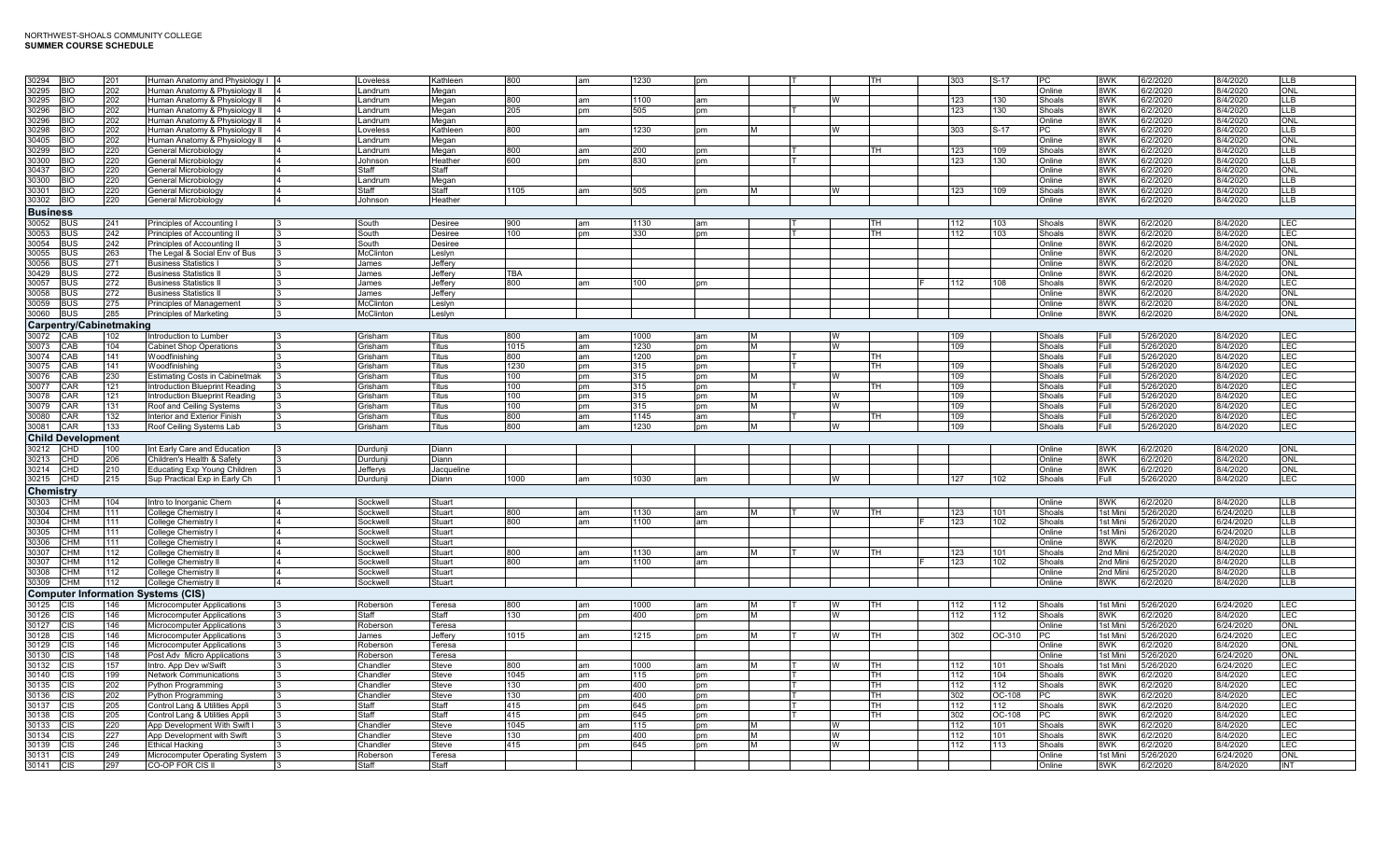|                        |                                      |            | Cosmetology - Salon & Spa Management                               |               |                         |                      |            |               |              |               |   |   |          |            |        |                  |              |                        |                      |                   |
|------------------------|--------------------------------------|------------|--------------------------------------------------------------------|---------------|-------------------------|----------------------|------------|---------------|--------------|---------------|---|---|----------|------------|--------|------------------|--------------|------------------------|----------------------|-------------------|
| 30082 CIT              |                                      | 211        | Teaching & Curriculum Dev                                          |               | Bankston                | Callie               | 800        | am            | 1230         | <sub>pm</sub> |   |   |          | 131        |        | Shoals           | Full         | 5/26/2020              | 8/4/2020             | LEC               |
| 30083 CIT              |                                      | 213        | Lesson Plan Development                                            |               | Bankston                | Callie               | 100        | pm            | 330          | pm            |   | W |          | 131        |        | Shoals           | Full         | 5/26/2020              | 8/4/2020             | LEC               |
| 30084 CIT              |                                      | 213        | Lesson Plan Development                                            |               | Bankston                | Callie               | 800        | am            | 330          | pm            |   |   | TH       | 131        |        | Shoals           | Full         | 5/26/2020              | /4/2020              | LEC               |
| 30085 CIT              |                                      | 214        | Lesson Plan Methods & Dev                                          |               | <b>Bankston</b>         | Callie               | 730        | am            | 1200         | <b>pm</b>     |   |   |          | 115        | 109    | Shoals           | Full.        | 5/26/2020              | 8/4/2020             | LEC               |
| 30086 CIT              |                                      | 221        | Lesson Plan Implementation                                         |               | Grissom                 | Melinda              | 800        | am            | 1230         | pm            |   | W |          | 131        |        | Shoals           | Full         | 5/26/2020              | 8/4/2020             | LEC               |
| 30087 CIT              |                                      | 222        | Instructional Materials & Meth                                     |               | Grissom                 | Melinda              | 800        | am            | 330          | pm            | м | W | тн       | 131        |        | Shoals           | Full         | 5/26/2020              | 8/4/2020             | LEC               |
| 30088 CIT<br>30089 CIT |                                      | 223<br>224 | Instructional Mat & Meth Apps                                      |               | Grissom                 | Melinda<br>Melinda   | 800<br>730 | am            | 330<br>1200  | pm            |   |   |          | 131<br>131 |        | Shoals<br>Shoals | Full<br>Full | 5/26/2020              | 8/4/2020             | LEC<br>LEC        |
| 30009 COS              |                                      | 111        | Special Topics in Cosmetology<br>Into to Cosmetology               |               | Grissom<br>Bankston     | Callie               |            | am            |              | pm            |   |   |          |            |        | Online           | 8WK          | 5/26/2020<br>6/2/2020  | 8/4/2020<br>8/4/2020 | ONL               |
| 30001 COS              |                                      | 112        | Intro to Cosmetology Lab                                           |               | Bankston                | Callie               | 800        | am            | 315          | pm            | м | W |          | 131        |        | Shoals           | 8WK          | 6/2/2020               | 8/4/2020             | LEC               |
| 30010 COS              |                                      | 113        | Theory of Chemical Services                                        | ıз            | Bankston                | Callie               |            |               |              |               |   |   |          |            |        | Online           | 8WK          | 6/2/2020               | 8/4/2020             | ONL               |
| 30002 COS              |                                      | 114        | Chemical Services Lab                                              | 3             | Grissom                 | Melinda              | 800        | am            | 315          | pm            |   |   | тн       | 131        | 107    | Shoals           | 8WK          | 6/2/2020               | 8/4/2020             | LEC               |
| 30011 COS              |                                      | 117        | <b>Basic Spa Techniques</b>                                        |               | Grissom                 | Melinda              |            |               |              |               |   |   |          |            |        | Online           | 8WK          | 6/2/2020               | 8/4/2020             | ONL               |
| 30003 COS              |                                      | 118        | Basic Spa Techniques Lab                                           | $\mathbf{R}$  | Grissom                 | Melinda              | 800        | am            | 315          | pm            | M | W |          | 131        | 107    | Shoals           | 8WK          | 6/2/2020               | 8/4/2020             | <b>LEC</b>        |
| 30008 COS              |                                      | 190        | Intership in Cosmetology                                           | $\mathbf{B}$  | Bankston                | Callie               |            |               |              |               |   |   |          | 131        |        | Shoals           | 8WK          | 6/2/2020               | 8/4/2020             | <b>INT</b>        |
|                        | <b>Criminal Justice</b>              |            |                                                                    |               |                         |                      |            |               |              |               |   |   |          |            |        |                  |              |                        |                      |                   |
| 30219 CRJ              |                                      | 110        | Intro to Law Enforcement                                           |               | Holt                    | Michael              | 1100       | am            | 1215         | pm            |   |   | ΤН       | 110        | 105    | Shoals           | 8WK          | 6/2/2020               | 8/4/2020             | <b>LEC</b>        |
| 30220 CRJ              |                                      | 146        | Criminal Evidence                                                  |               | Holt                    | Michael              |            |               |              |               |   |   |          |            |        | Online           | 8WK          | 6/2/2020               | 8/4/2020             | ONL               |
| 30218 CRJ              |                                      | 216        | Police Org and Administration                                      | $\mathbf{13}$ | Holt                    | Michael              | 930        | lam           | 1045         | am            |   |   | TH       | 110        | 105    | Shoals           | 8WK          | 6/2/2020               | 8/4/2020             | LEC               |
|                        | Design Engineering Technology        |            |                                                                    |               |                         |                      |            |               |              |               |   |   |          |            |        |                  |              |                        |                      |                   |
| 30143 DDT              |                                      | 132        | Architectural Drafting                                             |               | Defoor                  | Stephen              | 1100       | am            | 1230         | pm            |   | W |          | 105        | 106    | Shoals           | Full         | 5/26/2020              | 8/4/2020             | LEC               |
| 30145 DDT              |                                      | 134        | Descriptive Geometry                                               |               | Defoor                  | Stephen              | 1100       | am            | 1230         | pm            |   |   | тн       | 105        | 106    | Shoals           | Full         | 5/26/2020              | 8/4/2020             | LEC               |
| 30142 DDT              |                                      | 211        | Intermediate Machine Drafting                                      |               | Defoor                  | Stephen              | 800        | lam           | 1030         | am            |   | W |          | 105        | 106    | Shoals           | Full         | 5/26/2020              | 8/4/2020             | <b>LEC</b>        |
| 30144 DDT              |                                      | 213        | Civil Drafting, Plat Maps                                          |               | Defoor                  | Stephen              | 800        | am            | 1030         | am            |   |   | lТH      | 105        | 106    | Shoals           | Full         | 5/26/2020              | 8/4/2020             | <b>LEC</b>        |
|                        | <b>Diagnostic Medical Sonography</b> |            |                                                                    |               |                         |                      |            |               |              |               |   |   |          |            |        |                  |              |                        |                      |                   |
| 30385 DMS              |                                      | 221        | Obstetrical Sonography II                                          | $\mathbf{B}$  | Gaisser                 | Kimberly             | 830        | lam           | 1000         | lam           |   |   | lТH      |            |        | Shoals           | Full         | 5/26/2020              | 8/4/2020             | <b>LEC</b>        |
| 30386                  | <b>DMS</b>                           | 225        | Superficial Sonogaphy                                              |               | Gaisser                 | Kimberly             | 1005       | am            | 1105         | am            |   |   |          |            |        | Shoals           | Full         | 5/26/2020              | 8/4/2020             | <b>LEC</b>        |
| 30388 DMS              |                                      | 231        | Sonography Preceptorship III                                       |               | Gaisser                 | Kimberly             |            |               |              |               |   |   |          |            |        | Shoals           | Full         | 5/26/2020              | 8/4/2020             |                   |
| 30387 DMS              |                                      | 240        | Sonography Prin & Inst Seminar                                     |               | Gaisser                 | Kimberly             | 1005       | am            | 1205         | pm            |   |   | тн       |            |        | Shoals           | Full         | 5/26/2020              | 8/4/2020             | <b>SEM</b>        |
| <b>Economics</b>       |                                      |            |                                                                    |               |                         |                      |            |               |              |               |   |   |          |            |        |                  |              |                        |                      |                   |
| 30061 ECO              |                                      | 231        | Principles of Macroeconomics                                       |               | <b>Baltes</b>           | Joan                 | 1015       | am            | 1245         | pm            |   | W |          | 112        | 106    | Shoals           | 8WK          | 6/2/2020               | 8/4/2020             | LEC               |
| 30062 ECO              |                                      | 231        | Principles of Macroeconomics                                       |               | <b>Baltes</b>           | Joan                 | 1015       | am            | 1245         | pm            |   | W |          | 302        | OC-108 | PC               | 8WK          | 6/2/2020               | 8/4/2020             | LEC               |
| 30063 ECO              |                                      | 231        | Principles of Macroeconomics                                       |               | Baltes                  | Joan                 |            |               |              |               |   |   |          |            |        | Online           | 8WK          | 6/2/2020               | 8/4/2020             | ONL               |
| 30064 ECO              |                                      | 232        | Principles of Microeconomics                                       |               | <b>Baltes</b>           | Joan                 | 100        | pm            | 330          | pm            | M | W |          | 112        | 106    | Shoals           | 8WK          | 6/2/2020               | 8/4/2020             | LEC               |
| 30065 ECO<br>30066 ECO |                                      | 232<br>232 | Principles of Microeconomics<br>Principles of Microeconomics       | 13            | Baltes<br><b>Baltes</b> | Joan<br>Joan         | 100        | <b>pm</b>     | 330          | pm            | м | W |          | 302        | OC-108 | PC<br>Online     | 8WK<br>8WK   | 6/2/2020<br>6/2/2020   | 8/4/2020<br>8/4/2020 | LEC<br><b>ONL</b> |
|                        |                                      |            |                                                                    |               |                         |                      |            |               |              |               |   |   |          |            |        |                  |              |                        |                      |                   |
|                        | <b>Electrical Technology</b>         |            |                                                                    |               |                         |                      |            |               |              |               |   |   |          |            |        |                  |              |                        |                      |                   |
| 30328 ELT              |                                      | 132        | Commercial/Ind Wiring II                                           |               | <b>Morris</b>           | Ray                  | 800        | am            | 1145         | am            |   | W |          | 102        |        | Shoals           | Full         | 5/26/2020              | 8/4/2020             | LEC               |
| 30322 ELT<br>30327 ELT |                                      | 212<br>212 | Motor Controls II<br>Motor Controls II                             | ıз            | <b>Bogus</b><br>Morris  | Caleb<br>Ray         | 800<br>800 | am<br>am      | 1145<br>1145 | am<br>am      |   |   | тн<br>тн | 105<br>102 |        | Shoals<br>Shoals | Full<br>Full | 5/26/2020<br>5/26/2020 | 8/4/2020<br>8/4/2020 | LEC<br>LEC        |
| 30332 ELT              |                                      | 241        | National Electric Code                                             |               | Morris                  | Rav                  | 330        | pm            | 740          | pm            |   | W |          | 102        |        | Shoals           | Full         | 5/26/2020              | 8/4/2020             | LEC               |
| 30331 ELT              |                                      | 242        | Journeyman Master Prep Exam                                        |               | Morris                  | Ray                  | 330        | pm            | 740          | pm            |   |   |          | 102        |        | Shoals           | Full         | 5/26/2020              | 8/4/2020             | <b>LEC</b>        |
| 30329 ELT              |                                      | 291        | CO-OP ELT                                                          |               | Morris                  | Ray                  | 800        | am            | 1145         | am            | м | W |          | 102        |        | Shoals           | Full         | 5/26/2020              | 8/4/2020             | INT               |
|                        | <b>Emergency Medical Services</b>    |            |                                                                    |               |                         |                      |            |               |              |               |   |   |          |            |        |                  |              |                        |                      |                   |
| 30344 EMS              |                                      | 100        | Cardiopulmonary Resuscitation                                      |               | Simpson                 | Mark                 | 800        | am            | 1200         | pm            |   |   |          | 121        | 151    | Shoals           | Full         | 5/26/2020              | 8/4/2020             | LEC               |
| 30348 EMS              |                                      | 100        | Cardiopulmonary Resuscitation                                      |               | Simpson                 | Mark                 | 800        | am            | 1200         | nm            |   |   |          | 121        | 151    | Shoals           | Full         | 5/26/2020              | 8/4/2020             | LEC.              |
| 30349 EMS              |                                      | 100        | Cardiopulmonary Resuscitation                                      |               | Staff                   | Staff                |            |               |              |               |   |   |          | 121        |        | Shoals           | Full         | 5/26/2020              | 8/4/2020             | LEC               |
| 30362 EMS              |                                      | 100        | Cardiopulmonary Resuscitation                                      |               | Staff                   | Staff                |            |               |              |               |   |   |          | 121        |        | Shoals           | Full         | 5/26/2020              | 8/4/2020             | LEC               |
| 30351                  | <b>EMS</b>                           | 107        | Emergency Vehicle Operator Amb                                     |               | Oyen                    | Todd                 |            |               |              |               |   |   |          |            |        | Shoals           | Full         | 5/26/2020              | 8/4/2020             | LEC               |
| 30363 EMS              |                                      | 107        | Emergency Vehicle Operator Amb                                     |               |                         |                      |            |               |              |               |   |   |          |            |        | Shoals           | Full         | 5/26/2020              | 8/4/2020             | LEC               |
| 30352 EMS              |                                      | 118        | Emergency Medical Technician                                       |               | Oyen                    | Todd                 | 800        | am            | 1100         | am            |   |   | тн       | 122        | 168    | Shoals           | Full         | 5/26/2020              | 8/4/2020             | LEC               |
| 30352 EMS              |                                      | 118        | <b>Emergency Medical Technician</b>                                |               | Oven                    | Todd                 | 1105       | am            | 335          | <b>pm</b>     | M |   | TH       | 122        | 68     | Shoals           | Full         | 5/26/2020              | 3/4/2020             | LAB               |
| 30364 EMS              |                                      | 118        | <b>Emergency Medical Technician</b>                                |               | Flannagin               | Barry                | 500        | pm            | 800<br>1105  | pm            | м |   | TH<br>тн | 121        |        | Shoals           | Full         | 5/26/2020<br>5/26/2020 | 8/4/2020<br>8/4/2020 | LEC<br>LAB        |
| 30364 EMS<br>30353 EMS |                                      | 118<br>119 | <b>Emergency Medical Technician</b>                                |               | Flannagin<br>Demorse    | Barry<br>Christopher | 805        | <sub>pm</sub> |              | pm            |   |   |          | 121        |        | Shoals<br>Shoals | Full<br>Full | 5/26/2020              | 8/4/2020             | <b>LEC</b>        |
| 30365 EMS              |                                      | 119        | Emergency Medical Technician C<br>Emergency Medical Technician C 1 |               | Flannagin               | Barry                |            |               |              |               |   |   |          |            |        | Shoals           | Full         | 5/26/2020              | 8/4/2020             | <b>LEC</b>        |
| 30355 EMS              |                                      | 155        | Advanced Emergency Medical Tec 8                                   |               | Oven                    | Todd                 | 800        | am            | 1100         | am            |   |   | TH       | 122        | 160    | Shoals           | Full         | 5/26/2020              | 8/4/2020             | LEC               |
| 30355 EMS              |                                      | 155        | Advanced Emergency Medical Tec                                     |               | Oyen                    | Todd                 | 1105       | am            | 1205         | <b>pm</b>     |   |   | TH       | 122        | 60     | Shoals           | Full         | 5/26/2020              | 8/4/2020             | LAB               |
| 30356 EMS              |                                      | 156        | Advanced Emergency Medical T C 2                                   |               | Demorse                 | Christopher          |            |               |              |               |   |   |          |            |        | Shoals           | Full         | 5/26/2020              | 8/4/2020             | LEC               |
| 30357 EMS              |                                      | 189        | Applied Anatomy and Physiology                                     |               | Simpson                 | Mark                 |            |               |              |               |   |   |          |            |        | Shoals           | Full         | 5/26/2020              | 8/4/2020             | LEC               |
| 30358 EMS              |                                      | 240        | Paramedic Operations                                               |               | Oven                    | Todd                 |            |               |              |               |   |   |          | 122        | 160    | Shoals           | Full         | 5/26/2020              | 8/4/2020             | LEC               |
| 30358 EMS              |                                      | 240        | Paramedic Operations                                               |               | Oven                    | Todd                 | 800        | am            | 1230         | pm            |   |   |          | 122        | 160    | Shoals           | Full         | 5/26/2020              | 8/4/2020             | LAB               |
| 30359 EMS              |                                      | 241        | Paramedic Cardiology                                               |               | Demorse                 | Christopher          | 210        | <b>pm</b>     | 340          | <sub>pm</sub> |   | W |          | 122        | 160    | Shoals           | Full         | 5/26/2020              | 8/4/2020             | LEC               |
| 30359 EMS              |                                      | 241        | Paramedic Cardiology                                               |               | Demorse                 | Christopher          | 345        | <b>pm</b>     | 600          | <b>pm</b>     |   | w |          | 122        | 60     | Shoals           | Full         | 5/26/2020              | /4/2020              | LAB               |
| 30360 EMS              |                                      | 242        | Paramedic Patient Assessment                                       |               | Flannagin               | Barry                | 800        | am            | 1100         | am            | м |   |          | 122        | 160    | Shoals           | Full         | 5/26/2020              | 8/4/2020             | LEC               |
| 30360 EMS              |                                      | 242        | Paramedic Patient Assessment                                       |               | Flannagin               | Barry                | 1105       | am            | 120          | pm            | M |   |          | 122        | 160    | Shoals           | Full         | 5/26/2020              | 8/4/2020             | LAB               |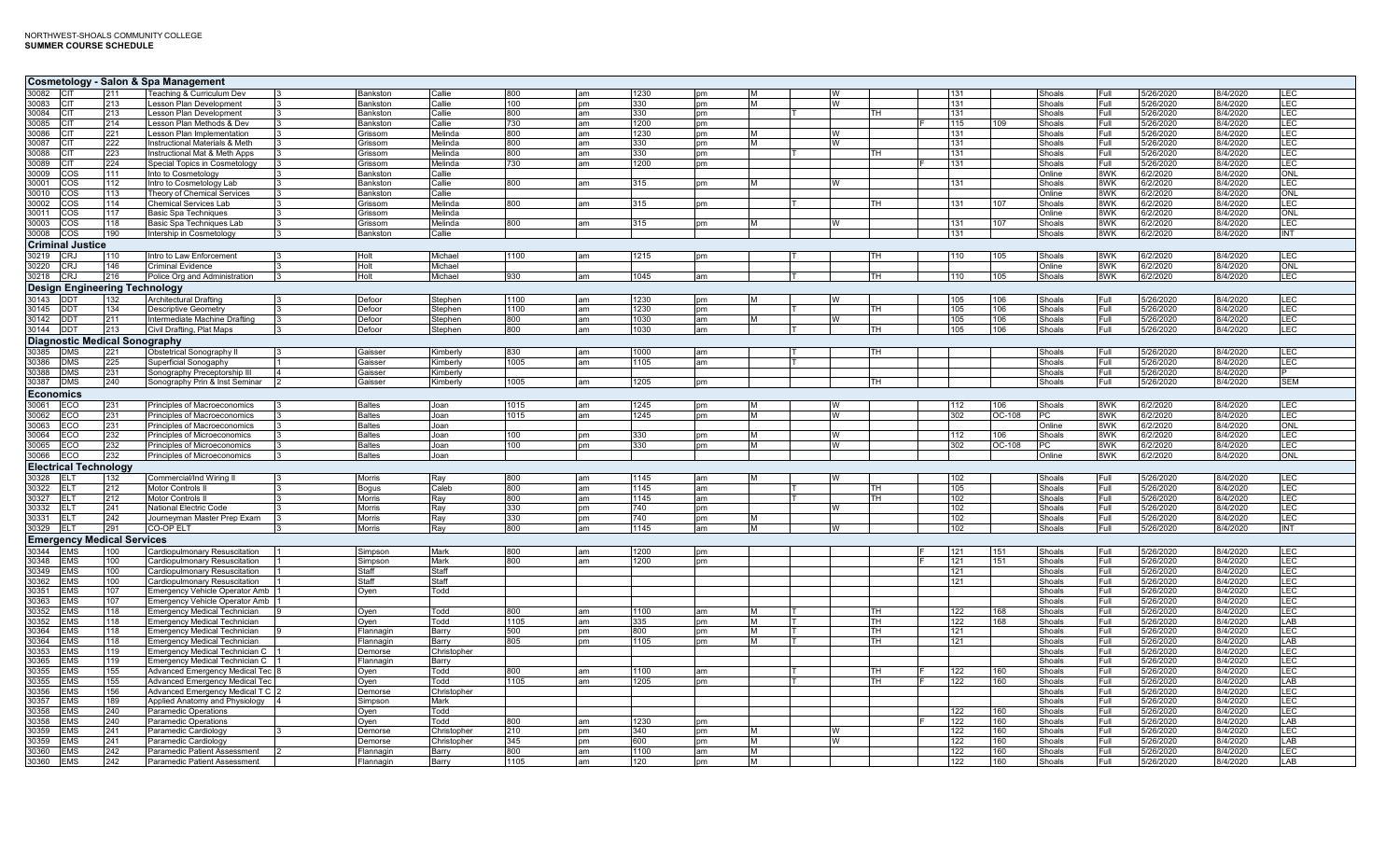| 30399          | <b>EMS</b>      | 254                                  | Adv. Competencies for Paramedics |                         | Demorse       | Christopher | 900  | am        | 200  | <b>pm</b>     |           |   |    | 122 | 160      | Shoals          | Full     | 5/26/2020 | 3/4/2020  | <b>LEC</b> |
|----------------|-----------------|--------------------------------------|----------------------------------|-------------------------|---------------|-------------|------|-----------|------|---------------|-----------|---|----|-----|----------|-----------------|----------|-----------|-----------|------------|
| 30400          | <b>EMS</b>      | 256                                  | Paramedic Team Leadership        |                         | Demorse       | Christopher |      |           |      |               |           |   |    | 122 | 160      | Shoals          | Full     | 5/26/2020 | 14/2020   | <b>LEC</b> |
| 30361          | <b>EMS</b>      | 257                                  | Paramedic Applied Pharmacology   |                         | Simpson       | Mark        | 800  | am        | 930  | am            |           | W |    | 122 | 168      | Shoals          | Full     | 5/26/2020 | 8/4/2020  | LEC        |
|                |                 |                                      |                                  |                         |               |             |      |           |      |               |           |   |    |     |          |                 |          |           |           |            |
| 30361          | <b>EMS</b>      | 257                                  | Paramedic Applied Pharmacology   |                         | Simpson       | Mark        | 935  | am        | 1150 | am            |           | W |    | 122 | 168      | Shoals          | Full     | 5/26/2020 | 8/4/2020  | LAB        |
| <b>English</b> |                 |                                      |                                  |                         |               |             |      |           |      |               |           |   |    |     |          |                 |          |           |           |            |
| 30252 ENG      |                 | 99                                   | Intro to College Writing         |                         | Morris        | Jennifer    | 735  | pm        | 825  | pm            |           |   |    | 120 | 121      | <b>DVShoals</b> | Full     | 5/26/2020 | 8/4/2020  | <b>DEV</b> |
| 30255          |                 |                                      |                                  |                         |               |             |      |           |      |               |           |   |    |     |          |                 |          |           |           |            |
|                | <b>ENG</b>      | 99                                   | Intro to College Writing         |                         | Cain          | Shelly      | 920  | am        | 1010 | am            |           |   |    | 120 | 120      | <b>DVShoals</b> | Full     | 5/26/2020 | 3/4/2020  | <b>DEV</b> |
| 30436          | <b>ENG</b>      | 101                                  | <b>English Composition I</b>     |                         | Sides         | Meredith    |      |           |      |               |           |   |    |     |          | Online          | 8WK      | 6/2/2020  | 3/4/2020  | <b>ONL</b> |
| 30407          | <b>ENG</b>      | 101                                  | English Composition I            |                         | Sides         | Meredith    |      |           |      |               |           |   |    |     |          | Online          | 8WK      | 6/2/2020  | 8/4/2020  | <b>ONL</b> |
| 30254          | <b>ENG</b>      | 101                                  | <b>English Composition I</b>     |                         | <b>Morris</b> | Jennifer    | 530  | <b>pm</b> | 730  | pm            | IM.       | W |    | 120 | 121      | Shoals          | Full     | 5/26/2020 | 8/4/2020  | <b>LEC</b> |
| 30257          | <b>ENG</b>      | 101                                  | <b>Enalish Composition I</b>     |                         | Cain          | Shellv      | 1015 | am        | 215  | pm            |           |   | тн | 120 | 120      | Shoals          | Full     | 5/26/2020 | 3/4/2020  | <b>LEC</b> |
|                |                 |                                      |                                  |                         |               |             |      |           |      |               |           |   |    |     |          |                 |          |           |           |            |
| 30258          | <b>ENG</b>      | 101                                  | English Composition I            |                         | Kellev        | Timothy     | 800  | am        | 000  | am            | M         | W | тн | 120 | 121      | Shoals          | 1st Mini | 5/26/2020 | 3/24/2020 | LEC        |
| 30259          | <b>ENG</b>      | 101                                  | <b>English Composition I</b>     |                         | Cain          | Shelly      | 1045 | am        | 115  | pm            | M         | W |    | 120 | 120      | Shoals          | 8WK      | 6/2/2020  | 3/4/2020  | <b>LEC</b> |
| 30260          | <b>ENG</b>      | 101                                  | <b>English Composition I</b>     |                         | McClung       | Michael     | 800  | am        | 1000 | am            | IM.       | W | TН | 302 | OC-104   | PC              | 1st Mini | 5/26/2020 | 3/24/2020 | <b>LEC</b> |
| 30261          | <b>ENG</b>      | 101                                  | <b>English Composition I</b>     |                         | Sides         | Meredith    |      |           |      |               |           |   |    |     |          | Online          | 8WK      | 6/2/2020  | 3/4/2020  | <b>ONL</b> |
| 30407          | <b>ENG</b>      | 101                                  | English Composition I            |                         | Sides         | Meredith    |      |           |      |               |           |   |    |     |          | Online          | 8WK      | 6/2/2020  | 8/4/2020  | ONL        |
|                |                 |                                      |                                  |                         |               |             |      |           |      |               |           |   |    |     |          |                 |          |           |           |            |
| 30383          | <b>ENG</b>      | 101A                                 | English Compostition I           |                         | Morris        | Jennifer    | 530  | pm        | 730  | pm            | <b>M</b>  | W |    | 120 | 121      | Shoals          | Full     | 5/26/2020 | 8/4/2020  | <b>LEC</b> |
| 30384          | <b>ENG</b>      | 101A                                 | English Compostition I           |                         | Cain          | Shelly      | 1015 | am        | 1215 | pm            |           |   | тн | 120 | 120      | Shoals          | Full     | 5/26/2020 | 8/4/2020  | LEC        |
| 30415          | ENG.            | 102                                  | <b>Enalish Composition II</b>    |                         | <b>Morris</b> | Jennifer    |      |           |      |               |           |   |    |     |          | Online          | 8WK      | 6/2/2020  | 8/4/2020  | ONL        |
| 30262          | <b>ENG</b>      | 102                                  | <b>English Composition II</b>    |                         | Kelley        | Timothy     | 800  | am        | 1000 | am            | IM.       | w | тн | 120 | 121      | Shoals          | 2nd Min  | 6/25/2020 | 8/4/2020  | LEC        |
|                |                 |                                      |                                  |                         |               |             |      |           |      |               |           |   |    |     |          |                 |          |           |           |            |
| 30263          | <b>ENG</b>      | 102                                  | <b>English Composition II</b>    |                         | <b>Morris</b> | Jennifer    | 130  | pm        | 400  | pm            | <b>IM</b> | W |    | 120 | 121      | Shoals          | 8WK      | 6/2/2020  | 8/4/2020  | <b>LEC</b> |
| 30264          | <b>ENG</b>      | 102                                  | <b>English Composition II</b>    |                         | Sides         | Meredith    | 130  | <b>pm</b> | 400  | pm            | M         | W |    | 302 | OC-104   | PC              | 8WK      | 6/2/2020  | 8/4/2020  | LEC        |
| 30265          | <b>ENG</b>      | 102                                  | <b>English Composition II</b>    |                         | <b>Morris</b> | Jennifer    |      |           |      |               |           |   |    |     |          | Online          | 8WK      | 6/2/2020  | 3/4/2020  | <b>ONL</b> |
| 30266          | ENG             | 271                                  | World Literature I               |                         | Benson        | Debra       | 1015 | am        | 1215 | pm            |           |   | TН | 120 | 123      | Shoals          | 8WK      | 6/2/2020  | 8/4/2020  | LEC        |
| 30267          | <b>ENG</b>      | 271                                  | World Literature I               |                         | <b>Morris</b> | Jennifer    | 530  | <b>pm</b> | 730  | pm            |           |   | TH | 120 | 123      | Shoals          | 8WK      | 6/2/2020  | 8/4/2020  | LEC        |
|                |                 |                                      |                                  |                         |               |             |      |           |      |               |           |   |    |     |          |                 |          |           |           |            |
| 30268          | <b>ENG</b>      | 271                                  | World Literature I               |                         | McClung       | Michael     | 1015 | am        | 1215 | <b>pm</b>     |           |   |    | 302 | OC-104   | PC.             | 8WK      | 6/2/2020  | 8/4/2020  | LEC        |
| 30269          | <b>ENG</b>      | 271                                  | World Literature L               |                         | McClung       | Michael     | 530  | pm        | 730  | <sub>nm</sub> | IM.       | W |    | 302 | $OC-104$ | PC.             | 8WK      | 6/2/2020  | 8/4/2020  | <b>LEC</b> |
| 30425          | <b>ENG</b>      | 271                                  | World Literature I               |                         | Benson        | Debra       |      |           |      |               |           |   |    |     |          | Online          | 8WK      | 6/2/2020  | 8/4/2020  | ONL        |
| 30270          | <b>ENG</b>      | 271                                  | World Literature I               |                         | Benson        | Debra       |      |           |      |               |           |   |    |     |          | Online          | 8WK      | 6/2/2020  | 8/4/2020  | ONL        |
| 30271          | <b>ENG</b>      | 272                                  | World Literature II              |                         | Kelley        | Timothy     | 1015 | am        | 1215 | pm            | M         | W |    | 120 | 123      | Shoals          | Full     | 5/26/2020 | 8/4/2020  | <b>LEC</b> |
|                |                 |                                      |                                  |                         |               |             |      |           |      |               |           |   |    |     |          |                 |          |           |           |            |
| 30272          | <b>ENG</b>      | 272                                  | World Literature II              |                         | McClung       | Michael     | 1015 | am        | 1215 | pm            |           |   | TН | 302 | $OC-104$ | PC              | Full     | 5/26/2020 | 8/4/2020  | LEC        |
| 30428          | <b>ENG</b>      | 272                                  | World Literature II              |                         | Cain          | Shelly      |      |           |      |               |           |   |    |     |          | Online          | 8WK      | 6/2/2020  | 8/4/2020  | ONL        |
| 30273          | <b>ENG</b>      | 272                                  | World Literature II              |                         | Cain          | Shelly      |      |           |      |               |           |   |    |     |          | Online          | 8WK      | 6/2/2020  | 8/4/2020  | <b>ONL</b> |
| 30274          | ENR             | 98                                   | Writing/Reading for College      |                         | Benson        | Debra       | 1005 | am        | 1235 | <b>pm</b>     | IM.       | W |    | 114 | 101      | <b>DVShoals</b> | Full     | 5/26/2020 | 8/4/2020  | <b>DEV</b> |
|                |                 |                                      |                                  |                         |               |             |      |           |      |               |           |   |    |     |          |                 |          |           |           |            |
| 30275          | ENR             | 98                                   | Writing/Reading for College      |                         | Cain          | Shelly      | 130  | pm        | 400  | pm            |           |   | тн | 114 | 101      | <b>DVShoals</b> | 8WK      | 6/2/2020  | 8/4/2020  | <b>DEV</b> |
| 30276          | <b>ENR</b>      | 98                                   | Writing/Reading for College      |                         | Sides         | Meredith    | 1005 | am        | 1235 | pm            | M         | W |    | 307 | AV-31    | PС              | Full     | 5/26/2020 | 8/4/2020  | <b>DEV</b> |
| 30395          | ENR             | 98                                   | Writing/Reading for College      |                         | Staff         | Staff       |      |           |      |               |           |   |    |     |          | Online          | Full     | 5/26/2020 | 8/4/2020  | ONL        |
| 30390          | <b>ENR</b>      | 98                                   | Writing/Reading for College      |                         | Fike          | Judi        | 530  | pm        | 840  | pm            | <b>M</b>  | W |    | 114 | 101      | <b>DVShoals</b> | 8WK      | 6/2/2020  | 8/4/2020  | <b>DEV</b> |
|                |                 |                                      |                                  |                         |               |             |      |           |      |               |           |   |    |     |          |                 |          |           |           |            |
|                |                 |                                      |                                  |                         |               |             |      |           |      |               |           |   |    |     |          |                 |          |           |           |            |
| 30090 EVT      |                 | <b>Environmental Technology</b>      |                                  |                         |               |             |      |           |      |               |           |   |    |     |          |                 |          |           |           |            |
|                |                 | 201                                  | Environmental Internship I       | 3                       | Tomlinson     | Robert      |      |           |      |               |           |   |    |     |          | Shoals          | Full     | 5/26/2020 | 8/4/2020  | <b>INT</b> |
|                |                 |                                      |                                  |                         |               |             |      |           |      |               |           |   |    |     |          |                 |          |           |           |            |
|                | Geography       |                                      |                                  |                         |               |             |      |           |      |               |           |   |    |     |          |                 |          |           |           |            |
| 30221 GEO      |                 | 100                                  | World Regional Geography         | 3                       | Pearson       | Selina      |      |           |      |               |           |   |    |     |          | Online          | 8WK      | 6/2/2020  | 8/4/2020  | ONL        |
|                |                 |                                      |                                  |                         |               |             |      |           |      |               |           |   |    |     |          |                 |          |           |           |            |
| <b>History</b> |                 |                                      |                                  |                         |               |             |      |           |      |               |           |   |    |     |          |                 |          |           |           |            |
| 30223 HIS      |                 | 101                                  | <b>Western Civilization I</b>    |                         | Pearson       | Selina      |      |           |      |               |           |   |    |     |          | Online          | 8WK      | 6/2/2020  | 8/4/2020  | <b>ONL</b> |
| 30225          | <b>IHIS</b>     | 101                                  | Western Civilization I           |                         | Pool          | Bradley     | 800  | am        | 1000 | am            |           | W | ΤН | 302 | OC-308   | РC              | 1st Mini | 5/26/2020 | 3/24/2020 | LEC        |
| 30226 HIS      |                 | 101                                  | Western Civilization I           |                         | Wright        | Lauren      | 800  | am        | 000  | am            |           |   | TH | 110 | 107      | Shoals          | 8WK      | 6/2/2020  | 3/4/2020  | <b>LEC</b> |
| 30227 HIS      |                 | 101                                  | Western Civilization I           |                         | Pearson       | Selina      |      |           |      |               |           |   |    |     |          | Online          | 8WK      | 6/2/2020  | 3/4/2020  | ONL        |
|                |                 |                                      |                                  |                         |               |             |      |           |      |               |           |   |    |     |          |                 |          |           |           |            |
| 30228          | <b>IHIS</b>     | 102                                  | Western Civilization II          |                         | Wright        | Lauren      | 100  | pm        | 300  | pm            |           | W | TH | 110 | 107      | Shoals          | 1st Mini | 126/2020  | 124/2020  | LEC        |
| 30230          | <b>HIS</b>      | 102                                  | <b>Western Civilization II</b>   |                         | Pool          | Bradley     | 100  | pm        | 300  | pm            |           | W | TH | 302 | OC-308   | РC              | 2nd Mini | /25/2020  | 3/4/2020  | LEC        |
| 30231          | <b>HIS</b>      | 201                                  | United States History I          |                         | Pearson       | Selina      |      |           |      |               |           |   |    |     |          | Online          | 8WK      | 3/2/2020  | 8/4/2020  | ONL        |
| 30232          | <b>HIS</b>      | 201                                  | United States History            |                         | Wright        | Lauren      | 1015 | am        | 1215 | pm            |           | w | TН | 110 | 107      | Shoals          | 2nd Min  | 6/25/2020 | 8/4/2020  | <b>LEC</b> |
| 30233          | HIS             | 201                                  | United States History I          |                         | Pool          | Bradley     | 530  | pm        | 730  | pm            |           |   | TН | 110 | 107      | Shoals          |          |           |           | <b>LEC</b> |
|                |                 |                                      |                                  | $\overline{\mathbf{z}}$ |               |             |      |           |      |               |           |   |    |     |          |                 | 8WK      | 6/2/2020  | 8/4/2020  |            |
| 30234          | <b>HIS</b>      | 201                                  | United States History I          |                         | Wright        | Lauren      |      |           |      |               |           |   |    |     |          | Online          | 8WK      | 6/2/2020  | 8/4/2020  | ONL        |
| 30235 HIS      |                 | 202                                  | United States History II         |                         | Pearson       | Selina      |      |           |      |               |           |   |    |     |          | Online          | 8WK      | 6/2/2020  | 8/4/2020  | ONL        |
|                |                 |                                      |                                  |                         |               |             |      |           |      |               |           |   |    |     |          |                 |          |           |           |            |
|                |                 | <b>Industrial Systems Technology</b> |                                  |                         |               |             |      |           |      |               |           |   |    |     |          |                 |          |           |           |            |
| 30409 INT      |                 | 127                                  | Princ of Ind Pumps/Piping Syst   |                         | Rogers        | Jeffrey     | 1215 | pm        | 400  | pm            |           |   | TН | 104 |          | Shoals          | Full     | 5/26/2020 | 8/4/2020  | <b>LEC</b> |
| 30324 INT      |                 | 127                                  | Princ of Ind Pumps/Piping Syst   |                         | <b>Bogus</b>  | Caleb       | 1230 | pm        | 400  | pm            | <b>M</b>  | W |    | 105 |          | Shoals          | Full     | 5/26/2020 | 8/4/2020  | LEC        |
| 30323 INT      |                 | 158                                  | Industrial Wiring I              |                         | Bogus         | Caleb       | 800  | am        | 1145 | am            | <b>IM</b> | W |    | 105 |          | Shoals          | Full     | 5/26/2020 | 8/4/2020  | LEC        |
| 30320          | <b>INT</b>      | 207                                  | ndustrial Automatic Controls     |                         | Rogers        | Jeffrev     | 800  | am        | 1145 | am            |           |   | TH | 105 |          | Shoals          | Full     | 5/26/2020 | 8/4/2020  | LEC        |
| 30317 INT      |                 | 213                                  | Industrial Motor Cntrl II        |                         |               | Jeffrev     | 800  | am        | 145  | am            |           |   | TН | 104 |          | Shoals          | Full.    | 5/26/2020 | 8/4/2020  | LEC        |
|                |                 |                                      |                                  |                         | Rogers        |             |      |           |      |               |           |   |    |     |          |                 |          |           |           |            |
| 30321          | <b>INT</b>      | 213                                  | Industrial Motor Cntrl II        |                         | Bogus         | Caleb       | 800  | am        | 1145 | am            |           |   | TН | 105 |          | Shoals          | Full     | 5/26/2020 | 8/4/2020  | LEC        |
| 30326 INT      |                 | 213                                  | Industrial Motor Cntrl II        |                         | Morris        | Ray         | 800  | am        | 1145 | am            |           |   | TH | 102 |          | Shoals          | Full     | 5/26/2020 | 8/4/2020  | <b>LEC</b> |
| 30319          | INT             | 280                                  | Spec Topic - Computer Fundamen   |                         | Rogers        | Jeffrey     |      |           |      |               |           |   |    | 104 |          | Shoals          | Full     | 5/26/2020 | 8/4/2020  | <b>LEC</b> |
| 30325 INT      |                 | 280                                  | Spec Topic - Computer Fundamen 3 |                         |               |             |      |           |      |               |           |   |    | 105 |          | Shoals          | Full     | 5/26/2020 | 8/4/2020  | <b>LEC</b> |
|                |                 |                                      |                                  |                         |               |             |      |           |      |               |           |   |    |     |          |                 |          |           |           |            |
|                |                 | <b>Medical Assisting Technology</b>  |                                  |                         |               |             |      |           |      |               |           |   |    |     |          |                 |          |           |           |            |
| 30366          | MA <sub>1</sub> | 101                                  | Medical Terminology              |                         | McBav         | Katherine   | 100  | pm        | 315  | pm            | M         | W |    | 110 | 106      | Shoals          | Full     | 5/26/2020 | 8/4/2020  | <b>LEC</b> |
| 30367          | <b>MAT</b>      | 101                                  | Medical Terminology              |                         | McBay         | Katherine   | 100  | pm        | 315  | pm            |           |   | тн | 110 | 106      | Shoals          | Full     | 5/26/2020 | 8/4/2020  | LEC        |
| 30368          | <b>MAT</b>      | 121                                  | Med Admin Procedures II          |                         | McBay         | Katherine   | 800  | am        | 1000 | am            | lм        | W |    | 110 | 106      | Shoals          | Full     | 5/26/2020 | 8/4/2020  | LEC        |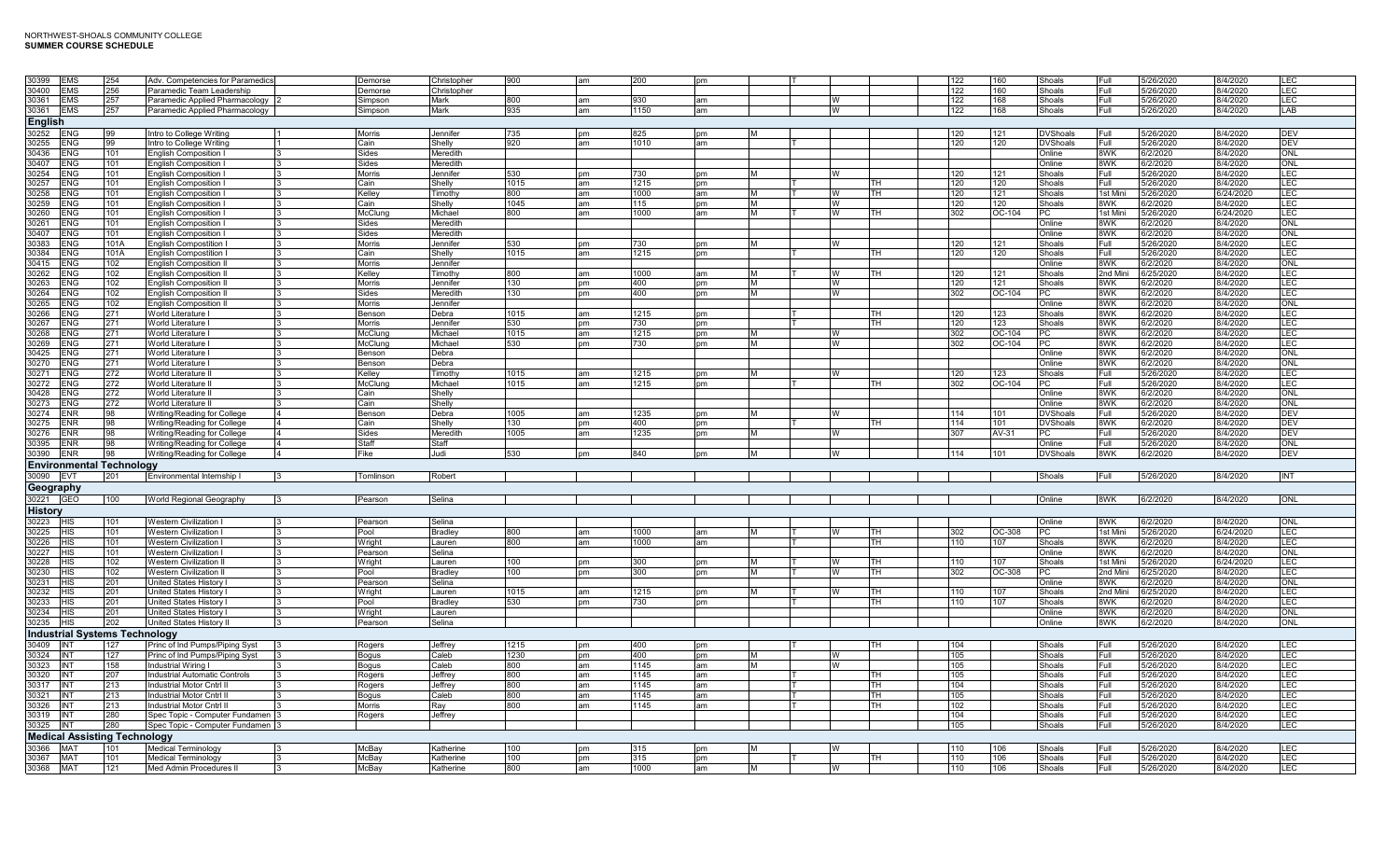| 30369 MAT   |                     | 121  | Med Admin Procedures II               | Fretwell     | Sandv        | 100  | pm  | 300  | <b>pm</b> |          |   | TH.       | 110 | 108 | Shoals          | Full     | 5/26/2020 | 8/4/2020  | LEC             |
|-------------|---------------------|------|---------------------------------------|--------------|--------------|------|-----|------|-----------|----------|---|-----------|-----|-----|-----------------|----------|-----------|-----------|-----------------|
| 30372       | <b>MAT</b>          | 121  | Med Admin Procedures I                | McBav        | Katherine    | 500  | pm  | 700  | pm        |          |   | TН        | 110 | 108 | Shoals          | Full     | 5/26/2020 | 8/4/2020  | LEC             |
|             |                     |      |                                       |              |              |      |     |      |           |          |   |           |     |     |                 |          |           |           |                 |
| 30377       | <b>MAT</b>          | 128  | Med Law & Ethics Med Assistant        | McBay        | Katherine    |      |     |      |           |          |   |           |     |     | Online          | Full     | 5/26/2020 | 8/4/2020  | ONL             |
| 30370       | <b>MAT</b>          | 200  | Mgmt. Office Emergencies              | Staff        | Staff        | 900  | аm  | 1200 | pm        |          |   |           | 110 | 108 | Shoals          | Full     | 5/26/2020 | 8/4/2020  | LEC             |
|             |                     |      |                                       |              |              |      |     |      |           |          |   |           |     |     |                 |          |           |           |                 |
| 30373       | <b>MAT</b>          | 200  | Mgmt. Office Emergencies              | Staff        | Staff        | 500  | pm  | 800  | pm        |          |   | TН        | 110 |     | Shoals          | Full     | 5/26/2020 | 8/4/2020  | LEC             |
| 30371 MAT   |                     | 211  | Clinical Pro II Med Assistant         | Peebles      | Medina       | 900  | am  | 1245 | pm        |          |   | <b>TH</b> | 110 | 101 | Shoals          | Full     | 5/26/2020 | 8/4/2020  | LEC             |
|             |                     |      |                                       |              |              |      |     |      |           |          |   |           |     |     |                 |          |           |           |                 |
| 30374 MAT   |                     | 220  | Medical Office Insurance              | Peebles      | Medina       | 500  | pm  | 700  | pm        |          |   | l TH      | 110 |     | Shoals          | Full     | 5/26/2020 | 8/4/2020  | LEC             |
| 30375 MAT   |                     | 239  | Phlebotomy Preceptorship              | Peebles      | Medina       |      |     |      |           |          |   |           |     |     | Shoals          | Full     | 5/26/2020 | 8/4/2020  | L3              |
|             |                     |      |                                       |              |              |      |     |      |           |          |   |           |     |     |                 |          |           |           |                 |
|             | <b>Machine Shop</b> |      |                                       |              |              |      |     |      |           |          |   |           |     |     |                 |          |           |           |                 |
| 30013 MSP   |                     |      | Basic Machining Technology            | Johnson      | Matthew      | 730  | am  | 1225 | pm        | M        |   | ITH.      | 312 |     | PC              | Full     | 5/26/2020 | 8/4/2020  | LEC             |
|             |                     | 101  |                                       |              |              |      |     |      |           |          |   |           |     |     |                 |          |           |           |                 |
| 30014 MSP   |                     | 101  | Basic Machining Technology            | Johnson      | Matthew      | 535  | рm  | 1030 | pm        | M        |   | <b>TH</b> | 111 |     | Shoals          | Full.    | 5/26/2020 | 8/4/2020  | LEC             |
| 30015 MSP   |                     | 101  | Basic Machining Technology            | Maupin       | Timothy      | 730  | am  | 1225 | pm        | M        | w | TH.       | 111 |     | Shoals          | Full     | 5/26/2020 | 8/4/2020  | LEC             |
|             |                     |      |                                       |              |              |      |     |      |           |          |   |           |     |     |                 |          |           |           |                 |
| 30016 MSP   |                     | 102  | Intermediate Machining Tech           | Johnson      | Matthew      | 730  | am  | 1225 | pm        | M        | w |           | 312 |     | PC              | Full     | 5/26/2020 | 8/4/2020  | LEC             |
| 30408 MSP   |                     | 102  | Intermediate Machining Tech           | Maupin       | Timothv      | 730  | aт  | 1225 | pm        | M        | w | тн        | 111 |     | Shoals          | Full     | 5/26/2020 | 8/4/2020  | LEC             |
|             |                     |      |                                       |              |              |      |     |      |           |          |   |           |     |     |                 |          |           |           |                 |
| 30026       | <b>MSP</b>          | 121  | Basic Blueprint Rdg Machinis          | Johnson      | Matthew      | 100  | pm  | 230  | pm        | M        | w | TH        | 312 |     | <b>PC</b>       | Full     | 5/26/2020 | 8/4/2020  | LEC             |
| 30027       | <b>MSP</b>          | 121  | <b>Basic Blueprint Rdg Machinist</b>  | Johnson      | Matthew      | 400  | pm  | 530  | pm        | M        | w | <b>TH</b> | 111 |     | Shoals          | Full     | 5/26/2020 | 8/4/2020  | LEC             |
|             |                     |      |                                       |              |              |      |     |      |           | <b>M</b> |   |           |     |     |                 |          |           |           | LEC             |
| 30023 MSP   |                     | 131  | ntroduction to Metrology              | Johnson      | Matthew      | 1035 | am  | 1205 | pm        |          | w | TH        | 312 |     | PC              | Full     | 5/26/2020 | 8/4/2020  |                 |
| 30024 MSP   |                     | 131  | ntroduction to Metrology              | Maupin       | Timothy      | 1035 | am  | 1205 | pm        | M        | м | TH        | 111 |     | Shoals          | Full     | 5/26/2020 | 8/4/2020  | LEC             |
| 30025 MSP   |                     |      |                                       |              |              | 430  |     |      |           |          |   |           |     |     | Shoals          |          | 5/26/2020 | 8/4/2020  | LEC             |
|             |                     | 131  | ntroduction to Metrology              | Johnson      | Matthew      |      | рm  | 600  | pm        | M        |   | TH.       | 111 |     |                 | Full     |           |           |                 |
| 30028 MSP   |                     | 135  | Millwright Work                       | Johnson      | Matthew      | 1230 | pm  | 330  | pm        | M        | w | тн        | 312 |     | PC              | Full.    | 5/26/2020 | 8/4/2020  | LEC             |
| 30029 MSP   |                     | 135  |                                       | Maupin       |              | 1230 |     | 330  |           |          | w | TH        | 111 |     | Shoals          |          | 5/26/2020 | 8/4/2020  | LEC             |
|             |                     |      | Millwright Work                       |              | Timothy      |      | pm  |      | pm        | M        |   |           |     |     |                 | Full     |           |           |                 |
| 30020 MSP   |                     | 142  | <b>Advanced Machining Calculation</b> | Maupin       | Timothy      | 730  | am  | 1030 | am        | M        | w |           | 111 |     | Shoals          | Full     | 5/26/2020 | 8/4/2020  | LEC             |
| 30021       | <b>MSP</b>          | 142  | Advanced Machining Calculation        | Johnson      | Matthew      | 730  | am  | 1030 | am        | M        | w |           | 312 |     | <b>PC</b>       | Full     | 5/26/2020 | 8/4/2020  | LEC             |
|             |                     |      |                                       |              |              |      |     |      |           |          |   |           |     |     |                 |          |           |           |                 |
| 30022 MSP   |                     | 142  | Advanced Machining Calculation        | Johnson      | Matthew      | 630  | nm  | 800  | pm        | M        | w | <b>TH</b> | 111 |     | Shoals          | Full     | 5/26/2020 | 8/4/2020  | LEC             |
| 30030 MSP   |                     | 182  | Spec Topics - Mill, Lathe, Saw        | Maupin       | Timothy      |      |     |      |           | <b>M</b> | w | l TH      | 111 |     | Shoals          | Full     | 5/26/2020 | 8/4/2020  | LEC             |
|             |                     |      |                                       |              |              |      |     |      |           |          |   |           |     |     |                 |          |           |           |                 |
| 30031 MSP   |                     | 182  | Spec Topics - Mill, Lathe, Saw        | Johnson      | Matthew      |      |     |      |           |          |   | l TH      | 312 |     | PC              | Full     | 5/26/2020 | 8/4/2020  | LEC             |
| 30032       | <b>MSP</b>          | 182  | Spec Topics - Mill. Lathe. Saw        | Johnson      | Matthew      |      |     |      |           |          |   | TH        | 111 |     | Shoals          | Full     | 5/26/2020 | 8/4/2020  | LEC             |
| 30017       | <b>MSP</b>          | 221  |                                       | Maupin       |              |      |     |      |           |          |   | TH        | 111 |     | Shoals          | Full     |           | 8/4/2020  | LEC             |
|             |                     |      | <b>Advance Blueprinting</b>           |              | Timothy      | 730  | am  | 1030 | am        |          |   |           |     |     |                 |          | 5/26/2020 |           |                 |
| 30018 MSP   |                     | 221  | <b>Advance Blueprinting</b>           | Johnson      | Matthew      | 730  | am  | 1030 | am        |          |   | TH        | 312 |     | <b>PC</b>       | Full     | 5/26/2020 | 8/4/2020  | LEC             |
| 30019 MSP   |                     | 221  | <b>Advance Blueprinting</b>           | Johnson      | Matthew      | 830  | pm  | 1000 | pm        | M        | w | <b>TH</b> | 111 |     | Shoals          | Full     | 5/26/2020 | 8/4/2020  | LEC             |
|             |                     |      |                                       |              |              |      |     |      |           |          |   |           |     |     |                 |          |           |           |                 |
| <b>Math</b> |                     |      |                                       |              |              |      |     |      |           |          |   |           |     |     |                 |          |           |           |                 |
|             |                     |      |                                       |              |              |      |     |      |           |          |   |           |     |     |                 |          |           |           |                 |
| 30165       | <b>MTH</b>          | 98   | Elementary Algebra                    | Peters       | Pamela       | 1045 | lam | 115  | pm        | M        |   |           | 120 | 126 | <b>DVShoals</b> | Full     | 5/26/2020 | 8/4/2020  | DEV             |
| 30166       | <b>MTH</b>          | 98   | Elementary Algebra                    | Peters       | Pamela       | 500  | pm  | 730  | pm        |          |   | TН        | 120 | 127 | <b>DVShoals</b> | Full     | 5/26/2020 | 8/4/2020  | DEV             |
| 30167       | <b>MTH</b>          | 98   | Elementary Algebra                    | Staff        | Staff        | 140  | рm  | 410  | pm        | M        | W |           | 305 | 106 | <b>DVPC</b>     | Full     | 5/26/2020 | 8/4/2020  | DEV             |
|             |                     |      |                                       |              |              |      |     |      |           |          |   |           |     |     |                 |          |           |           |                 |
| 30394       | <b>MTH</b>          | 98   | Elementary Algebra                    | Staff        | <b>Staff</b> |      |     |      |           |          |   |           |     |     | Online          | 8 Week   | 6/2/2020  | 8/4/2020  | $_{\text{ONL}}$ |
| 30425 MTH   |                     | 99   | Support for Inter College Alge        | Staff        | Staff        |      |     |      |           |          |   |           |     |     | Online          | 8 Week   | 6/2/2020  | 8/4/2020  | ONL             |
|             |                     |      |                                       |              |              |      |     |      |           |          |   |           |     |     |                 |          |           |           |                 |
| 30169       | <b>MTH</b>          | 99   | Support for Inter College Alge        | Staff        | Staff        | 100  | pm  | 220  | <b>pm</b> |          |   |           | 120 | 127 | <b>DVShoals</b> | Full     | 5/26/2020 | 8/4/2020  | DEV             |
| 30172 MTH   |                     | 99   | Support for Inter College Alge        | Staff        | Staff        | 740  | рm  | 900  | pm        |          | w |           | 120 | 127 | <b>DVShoals</b> | Full-    | 5/26/2020 | 8/4/2020  | DEV             |
|             |                     |      |                                       |              |              |      |     |      |           |          |   |           |     |     |                 |          |           |           |                 |
| 30175 MTH   |                     | 99   | Support for Inter College Alge        | Staff        | Staff        | 1200 | pm  | 120  | pm        |          |   | тн        | 120 | 127 | <b>DVShoals</b> | Full     | 5/26/2020 | 8/4/2020  | DEV             |
| 30178       | <b>MTH</b>          | 99   | Support for Inter College Alge        | Staff        | Staff        | 1010 | aт  | 1130 | am        |          |   |           | 120 | 127 | <b>DVShoals</b> | Full     | 5/26/2020 | 8/4/2020  | DEV             |
|             |                     |      |                                       |              |              |      |     |      |           |          |   |           |     |     |                 |          |           |           |                 |
| 30181       | <b>MTH</b>          | 99   | Support for Inter College Alge        | Staff        | Staff        | 1250 | рm  | 130  | pm        |          | w |           | 305 | 105 | <b>DVPC</b>     | Full     | 5/26/2020 | 8/4/2020  | DEV             |
| 30412       | <b>MTH</b>          | 100  | Intermediate College Algebra          | Staff        | Staff        |      |     |      |           |          |   |           |     |     | Online          | 8WK      | 6/2/2020  | 8/4/2020  | ONL             |
|             |                     |      |                                       |              |              |      |     |      |           |          |   |           |     |     |                 |          |           |           |                 |
| 30171 MTH   |                     | 100  | Intermediate College Algebra          | Smith        | James        | 1045 | am  | 1245 | pm        | <b>M</b> | w |           | 120 | 127 | Shoals          | Full     | 5/26/2020 | 8/4/2020  | LEC             |
| 30174 MTH   |                     | 100  | Intermediate College Algebra          | Staff        | Staff        | 530  | рm  | 730  | pm        | M        | w |           | 120 | 127 | Shoals          | Full     | 5/26/2020 | 8/4/2020  | LEC             |
| 30177       |                     |      |                                       |              |              | 130  |     |      |           |          |   | TН        |     |     | Shoals          |          |           |           | LEC             |
|             | <b>MTH</b>          | 100  | ntermediate College Algebra           | Smith        | James        |      | pm  | 330  | pm        |          |   |           | 120 | 127 |                 | Full     | 5/26/2020 | 8/4/2020  |                 |
| 30180       | <b>MTH</b>          | 100  | Intermediate College Algebra          | Smith        | James        | 800  | am  | 1000 | am        |          |   | TН        | 120 | 127 | Shoals          | Full     | 5/26/2020 | 8/4/2020  | LEC             |
| 30183       | <b>IMTH</b>         | 100  |                                       | Staff        | Staff        | 1045 | am  | 1245 | pm        | M        | w |           | 305 | 105 | PC              | Full     | 5/26/2020 | 8/4/2020  | LEC             |
|             |                     |      | Intermediate College Algebra          |              |              |      |     |      |           |          |   |           |     |     |                 |          |           |           |                 |
| 30184       | <b>IMTH</b>         | 100  | Intermediate College Algebra          | Watson       | Sharon       |      |     |      |           |          |   |           |     |     | Online          | 8WK      | 6/2/2020  | 8/4/2020  | ONL             |
| 30338       | <b>MTH</b>          | 100A | Intermediate College Algebra          | Smith        | James        | 1045 | am  | 1245 | pm        | M        | w |           | 120 | 127 | Shoals          | Full     | 5/26/2020 | 8/4/2020  | LEC             |
|             |                     |      |                                       |              |              |      |     |      |           | M        |   |           |     |     |                 |          |           |           |                 |
| 30339       | <b>MTH</b>          | 100A | Intermediate College Algebra          | Staff        | Staff        | 530  | pm  | 730  | pm        |          | W |           | 120 | 127 | Shoals          | Full     | 5/26/2020 | 8/4/2020  | LEC             |
| 30340 MTH   |                     | 100A | Intermediate College Algebra          | Smith        | James        | 130  | pm  | 330  | pm        |          |   | l TH      | 120 | 127 | Shoals          | Full     | 5/26/2020 | 8/4/2020  | LEC             |
| 30341 MTH   |                     | 100A | ntermediate College Algebra           | Smith        | lames        | 800  | аm  | 1000 | am        |          |   | TH        | 120 | 127 | Shoals          | Full     | 5/26/2020 | 8/4/2020  | LEC             |
|             |                     |      |                                       |              |              |      |     |      |           |          |   |           |     |     |                 |          |           |           |                 |
| 30342 MTH   |                     | 100A | Intermediate College Algebra          | <b>Staff</b> | <b>Staff</b> | 1045 | аm  | 1245 | <b>pm</b> |          |   |           | 305 | 105 | PC              | Full     | 5/26/2020 | 8/4/2020  | LEC             |
| 30426 MTH   |                     | 100A | Intermediate College Algebra          | Staff        | Staff        |      |     |      |           |          |   |           |     |     | Online          | 8WK      | 6/2/2020  | 8/4/2020  | ONL             |
|             |                     |      |                                       |              |              |      |     |      |           |          |   |           |     |     |                 |          |           |           |                 |
| 30416 MTH   |                     | 110  | Finite Mathematics                    | Staff        | Staff        |      |     |      |           |          |   |           |     |     | Online          | 8WK      | 6/2/2020  | 8/4/2020  | ONL             |
| 30186       | <b>IMTH</b>         | 110  | Finite Mathematics                    | Crabtree     | Sherrv       |      |     |      |           |          |   |           |     |     | Online          | 8WK      | 6/2/2020  | 8/4/2020  | ONL             |
| 30189 MTH   |                     | 112  |                                       | Eubanks      | Claude       | 800  | am  | 1000 | am        |          |   | TН        | 121 | 147 | Shoals          | 8WK      |           |           | LEC             |
|             |                     |      | Precalculus Algebra                   |              |              |      |     |      |           |          |   |           |     |     |                 |          | 6/2/2020  | 8/4/2020  |                 |
| 30192 MTH   |                     | 112  | Precalculus Algebra                   | Peters       | Pamela       | 745  | pm  | 945  | pm        |          |   | TH.       | 120 | 127 | Shoals          | 8WK      | 6/2/2020  | 8/4/2020  | LEC             |
| 30195 MTH   |                     | 112  | Precalculus Algebra                   | Crabtree     | Sherry       | 800  | am  | 1000 | am        |          |   | TH        | 305 | 105 | PC              | 8WK      | 6/2/2020  | 8/4/2020  | LEC             |
|             |                     |      |                                       |              |              |      |     |      |           |          |   |           |     |     |                 |          |           |           |                 |
| 30198 MTH   |                     | 112  | Precalculus Algebra                   | Staff        | Staff        | 745  | pm  | 945  | pm        |          |   | <b>TH</b> | 305 | 105 | <b>PC</b>       | 8WK      | 6/2/2020  | 8/4/2020  | LEC             |
| 30199 MTH   |                     | 112  | Precalculus Algebra                   | Watson       | Sharon       | 1045 | am  | 1245 | pm        | M        | w | TH.       | 305 | 106 | <b>PC</b>       | 1st Mini | 5/26/2020 | 6/24/2020 | LEC             |
|             |                     |      |                                       |              |              |      |     |      |           |          |   |           |     |     |                 |          |           |           |                 |
| 30200 MTH   |                     | 112  | Precalculus Algebra                   | Crabtree     | Sherry       |      |     |      |           |          |   |           |     |     | Online          | 8WK      | 6/2/2020  | 8/4/2020  | ONL             |
| 30343 MTH   |                     | 112A | Precalculus Algebra                   | Eubanks      | Claude       | 800  | am  | 1000 | am        |          |   | TH        | 121 | 147 | Shoals          | 8WK      | 6/2/2020  | 8/4/2020  | LEC.            |
|             |                     |      |                                       |              |              |      |     |      |           |          |   |           |     |     |                 |          |           |           |                 |
| 30201       | <b>MTH</b>          | 113  | Precalculus Trigonometry              | Smith        | James        | 800  | am  | 1030 | am        | M        |   |           | 120 | 127 | Shoals          | 8WK      | 6/2/2020  | 8/4/2020  | LEC             |
| 30202       | <b>MTH</b>          | 113  | Precalculus Trigonometry              | Watson       | Sharon       |      |     |      |           |          |   |           |     |     | Online          | 8WK      | 6/2/2020  | 8/4/2020  | ONL             |
|             |                     |      |                                       |              |              |      |     |      |           |          |   |           |     |     |                 |          |           |           |                 |
| 30203 MTH   |                     | 116  | <b>Mathematical Applications</b>      | Peters       | Pamela       | 130  | pm  | 330  | pm        |          |   | ITH       | 120 | 126 | Shoals          | Full     | 5/26/2020 | 8/4/2020  | LEC             |
| 30204 MTH   |                     | 116  | <b>Mathematical Applications</b>      | Sheppard     | Kimberly     |      |     |      |           |          |   |           |     |     | Online          | 8WK      | 6/2/2020  | 8/4/2020  | ONL             |
| 30205 MTH   |                     | 125  | Calculus I                            | Gargis       | Matthew      |      |     |      |           |          |   |           |     |     | Online          | 8WK.     | 6/2/2020  | 8/4/2020  | ONL             |
|             |                     |      |                                       |              |              |      |     |      |           |          |   |           |     |     |                 |          |           |           |                 |
| 30206 MTH   |                     | 125  | Calculus I                            | Sheppard     | Kimberly     | 800  | aт  | 1030 | am        |          |   | TH.       | 120 | 122 | Shoals          | 1st Mini | 5/26/2020 | 6/24/2020 | LEC             |
|             |                     |      |                                       |              |              |      |     |      |           |          |   |           |     |     |                 |          |           |           |                 |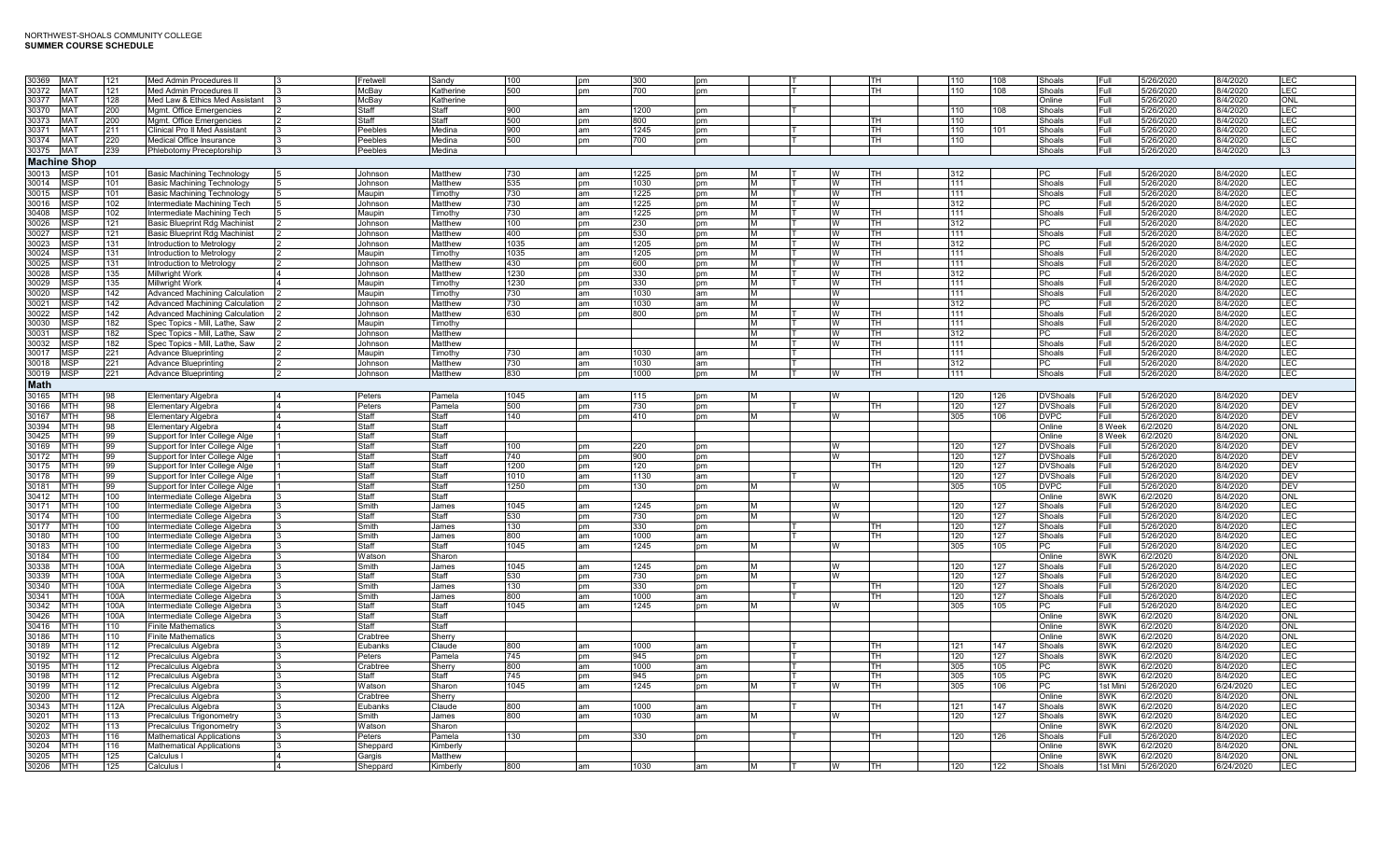| 30207 MTH                            | 126  | Calculus II                               | Jones            | June     | 800        | am            | 1030       | am        | <b>M</b>  |    | TH             | 120 | 122          | Shoals        | 2nd Mini | 6/25/2020 | 8/4/2020  | LEC.             |
|--------------------------------------|------|-------------------------------------------|------------------|----------|------------|---------------|------------|-----------|-----------|----|----------------|-----|--------------|---------------|----------|-----------|-----------|------------------|
| 30208 MTH                            | 126  | Calculus II                               | Sheppard         | Kimberly | 230        | pm            | 540        | pm        |           |    | TH             | 120 | 122          | Shoals        | 8WK      | 6/2/2020  | 8/4/2020  | LEC              |
|                                      |      |                                           |                  |          |            |               |            |           |           |    |                |     |              |               |          |           |           |                  |
| 30209 MTH                            | 227  | Calculus III                              | Gargis           | Matthew  | 1230       | pm            | 340        | pm        | M         | W  |                | 120 | 122          | Shoals        | 8WK      | 6/2/2020  | 8/4/2020  | LEC.             |
| 30210 MTH                            | 238  | Applied Differential Equat I              | Gargis           | Matthew  | 400        | pm            | 630        | pm        | M         | W  |                | 120 | 122          | Shoals        | 8WK      | 6/2/2020  | 8/4/2020  | LEC              |
|                                      |      |                                           |                  |          |            |               |            |           |           |    |                |     |              |               |          |           |           |                  |
| 30211 MTH                            | 265  | <b>Elementary Statistics</b>              | Eubanks          | Claude   |            |               |            |           |           |    |                |     |              | Online        | 8WK      | 6/2/2020  | 8/4/2020  | ONL              |
| <b>Music</b>                         |      |                                           |                  |          |            |               |            |           |           |    |                |     |              |               |          |           |           |                  |
|                                      |      |                                           |                  |          |            |               |            |           |           |    |                |     |              |               |          |           |           |                  |
| 30098<br><b>MUS</b>                  | 101  | <b>Music Appreciation</b>                 | Romero           | Jonathon | 1015       | lam           | 1215       | pm        | <b>M</b>  |    | TH             | 310 | <b>HG-25</b> | <b>PC</b>     | 1st Mini | 5/26/2020 | 6/24/2020 | LEC              |
| 30099<br><b>MUS</b>                  | 101  | Music Appreciation                        | Gifford          | Gene     | 100        | nm            | 300        | pm        | M         |    | TH             | 115 | 101          | Shoals        | 1st Mini | 5/26/2020 | 6/24/2020 | LEC              |
|                                      |      |                                           |                  |          |            |               |            |           |           |    |                |     |              |               |          |           |           |                  |
| 30100 MUS                            | 101  | Music Appreciation<br>$\mathbf{z}$        | Gifford          | Gene     | 500        | pm            | 730        | pm        |           |    | $\overline{H}$ | 115 | 101          | Shoals        | 8WK      | 6/2/2020  | 8/4/2020  | LEC              |
| 30101 MUS                            | 101  | Music Appreciation                        | Romero           | Jonathon |            |               |            |           |           |    |                |     |              | Online        | 8WK      | 6/2/2020  | 8/4/2020  | ONL              |
|                                      |      |                                           |                  |          |            |               |            |           |           |    |                |     |              |               |          |           |           |                  |
| 30102 MUS                            | 101  | Music Appreciation<br>3                   | Romero           | Jonathon |            |               |            |           |           |    |                |     |              | Online        | 8WK      | 6/2/2020  | 8/4/2020  | ONL              |
|                                      |      |                                           |                  |          |            |               |            |           |           |    |                |     |              |               |          |           |           |                  |
| <b>Nursing</b>                       |      |                                           |                  |          |            |               |            |           |           |    |                |     |              |               |          |           |           |                  |
| 30380 NUR                            | 114  | <b>Nursing Concepts I</b>                 | Thomas           | Capricha | 800        | am            | 1145       | am        |           |    |                | 305 | $AV-2$       | <b>IPC</b>    | Full.    | 5/26/2020 | 8/4/2020  | LEC              |
| <b>NUR</b>                           | 114  |                                           | Thomas           |          |            |               |            |           |           |    | TН             |     |              |               | Full     |           |           | LEC              |
| 30380                                |      | <b>Nursing Concepts I</b>                 |                  | Capricha |            |               |            |           |           |    |                |     |              | PC            |          | 5/26/2020 | 8/4/2020  |                  |
| 30418 NUR                            | 114  | <b>Nursing Concepts II</b>                | Thomas           | Capricha | <b>TBA</b> |               | <b>TBA</b> |           |           |    |                |     |              | PC            | Full     | 5/26/2020 | 8/4/2020  | LEC              |
|                                      |      |                                           |                  |          |            |               |            |           |           |    |                |     |              |               |          |           |           |                  |
| 30419 NUR                            | 115  | Evidence Based Clinical Reason            | Jaynes           | Donna    | <b>TBA</b> |               | <b>TBA</b> |           |           |    |                |     |              | PC            | Full     | 5/26/2020 | 8/4/2020  | LEC              |
| 30381<br><b>NUR</b>                  | 115  | Evidence Based Clinical Reason            | Jaynes           | Donna    | 1230       | <b>pm</b>     | 200        | <b>pm</b> |           |    |                | 307 | $AV-2$       | <b>PC</b>     | Full     | 5/26/2020 | 8/4/2020  | LEC              |
|                                      |      |                                           |                  |          |            |               |            |           |           |    |                |     |              |               |          |           |           |                  |
| 30381<br><b>NUR</b>                  | 115  | Evidence Based Clinical Reason            | Jaynes           | Donna    |            |               |            |           |           |    | TH.            |     |              | PC            | Full     | 5/26/2020 | 8/4/2020  | <b>LEC</b>       |
| <b>Office Administration</b>         |      |                                           |                  |          |            |               |            |           |           |    |                |     |              |               |          |           |           |                  |
|                                      |      | <b>Business Office Management</b>         |                  |          |            |               |            |           |           |    |                |     |              |               |          |           |           |                  |
| 30067 OAD                            | 104  | Advanced Keyboading                       | <b>McClinton</b> | Leslyn   |            |               |            |           |           |    |                |     |              | Online        | 8WK      | 6/2/2020  | 8/4/2020  | ONL              |
|                                      |      |                                           |                  |          |            |               |            |           |           |    |                |     |              | Online        | 8WK      |           |           | ONL              |
| 30069 OAD                            | 126  | <b>Adv Word Processing</b>                | South            | Desiree  |            |               |            |           |           |    |                |     |              |               |          | 6/2/2020  | 8/4/2020  |                  |
| 30068 OAD                            | 130  | Electronic Calculations                   | <b>McClinton</b> | Leslyn   | 100        | pm            | 330        | <b>pm</b> | IM.       |    |                | 112 | 108          | Shoals        | 8WK      | 6/2/2020  | 8/4/2020  | LEC              |
|                                      |      |                                           |                  |          |            |               |            |           |           |    |                |     |              |               |          |           |           |                  |
| 30070<br><b>OAD</b>                  | 211  | Medical Terminology                       | South            | Desiree  |            |               |            |           |           |    |                |     |              | Online        | 8WK.     | 6/2/2020  | 8/4/2020  | ONL              |
| 30376 OAD                            | 242  | Office Internship                         | Peebles          | Medina   |            |               |            |           |           |    |                |     |              | Shoals        | Full     | 5/26/2020 | 8/4/2020  | INT              |
|                                      |      |                                           |                  |          |            |               |            |           |           |    |                |     |              |               |          |           |           |                  |
| <b>Orientation - Student Success</b> |      |                                           |                  |          |            |               |            |           |           |    |                |     |              |               |          |           |           |                  |
| 30117 ORI                            | 107  | <b>Student Success</b>                    | Oates            | Marchia  | 100        | pm            | 220        | pm        | IM.       |    |                | 100 | 117          | Shoals        | 1st Mini | 5/26/2020 | 6/24/2020 | LEC              |
|                                      |      |                                           |                  |          |            |               |            |           |           |    |                |     |              |               |          |           |           |                  |
| 30118 ORI                            | 107  | <b>Student Success</b>                    | Lawler           | Ryan     | 830        | am            | 950        | am        |           |    |                | 100 | 117          | Shoals        | 2nd Mini | 6/25/2020 | 8/4/2020  | LEC              |
|                                      |      |                                           |                  |          |            |               |            |           |           |    |                |     |              |               |          |           |           |                  |
| 30119 ORI                            | 107  | <b>Student Success</b>                    | Hamilton         | Bianca   | 100        | pm            | 220        | pm        |           |    |                | 100 | 117          | Shoals        | 2nd Mini | 6/25/2020 | 8/4/2020  | LEC              |
| 30120<br><b>IORI</b>                 | 107  | <b>Student Success</b>                    | <b>Robbins</b>   | John     | 315        | pm            | 435        | pm        |           |    |                | 100 | 117          | Shoals        | 1st Mini | 5/26/2020 | 6/24/2020 | LEC              |
| 30121 ORI                            | 107  | <b>Student Success</b>                    |                  | Mark     |            |               |            |           |           |    |                |     |              | Online        | 8WK      | 6/2/2020  | 8/4/2020  | ONL              |
|                                      |      |                                           | Simpson          |          |            |               |            |           |           |    |                |     |              |               |          |           |           |                  |
| 30122 ORI                            | 107  | <b>Student Success</b>                    | Armstrong        | Seth     | 100        | pm            | 220        | pm        | <b>M</b>  |    |                | 306 | $L-6$        | РC            | 1st Mini | 5/26/2020 | 6/24/2020 | LEC              |
|                                      |      | <b>Student Success</b>                    |                  |          |            |               |            |           |           |    |                |     |              |               |          |           |           | ONL              |
| 30123 ORI                            | 107  |                                           | <b>Bright</b>    | Lindsay  |            |               |            |           |           |    |                |     |              | Online        | 8WK      | 6/2/2020  | 8/4/2020  |                  |
| 30124 ORI                            | 107  | <b>Student Success</b>                    | Armstrong        | Seth     | 830        | am            | 950        | am        |           |    |                | 306 | L-6          | РC            | 2nd Mini | 6/25/2020 | 8/4/2020  | LEC              |
| 30414 ORI                            |      |                                           |                  |          |            |               |            |           |           |    |                |     |              |               |          |           |           |                  |
|                                      | 107  | <b>Student Success</b>                    | Hamilton         | Bianca   |            |               |            |           |           |    |                |     |              | Online        | 8WK      | 6/2/2020  | 8/4/2020  | ONL              |
| <b>Physical Science</b>              |      |                                           |                  |          |            |               |            |           |           |    |                |     |              |               |          |           |           |                  |
|                                      |      |                                           |                  |          |            |               |            |           |           |    |                |     |              |               |          |           |           |                  |
| 30310 PHS                            | 1111 | Physical Science I                        | Eubanks          | Claude   | 1245       | <sub>pm</sub> | 415        | pm        | <b>M</b>  | IW | TH             | 123 | 101          | Shoals        | 1st Mini | 5/26/2020 | 6/24/2020 | LEC              |
| 30413 PHS                            | 111  |                                           | Staff            | Staff    |            |               |            |           |           |    |                |     |              | Online        | 8WK      | 6/2/2020  | 8/4/2020  | ONL              |
|                                      |      | <b>Physical Science I</b>                 |                  |          |            |               |            |           |           |    |                |     |              |               |          |           |           |                  |
| 30311 PHS                            | 112  | Physical Science II<br>$\overline{4}$     | Eubanks          | Claude   | 1245       | pm            | 415        | pm        | M         | W  | TН             | 123 | 101          | Shoals        | 2nd Mini | 6/25/2020 | 8/4/2020  | LEC              |
|                                      |      |                                           |                  |          |            |               |            |           |           |    |                |     |              |               |          |           |           |                  |
| <b>Physics</b>                       |      |                                           |                  |          |            |               |            |           |           |    |                |     |              |               |          |           |           |                  |
|                                      |      |                                           |                  |          |            |               |            |           |           |    |                |     |              |               |          |           |           |                  |
| 30312 PHY                            | 115  | <b>Technical Physics</b>                  | Arny             | Mary     |            |               |            |           |           |    |                |     |              | Online        | 8WK      | 6/2/2020  | 8/4/2020  | LLB              |
| 30312<br><b>IPHY</b>                 | 115  | <b>Technical Physics</b>                  | Arny             | Marv     | 100        | pm            | 230        | pm        | <b>M</b>  |    | TН             | 123 | 129          | Online        | 8WK      | 6/2/2020  | 8/4/2020  | LLB              |
|                                      |      |                                           |                  |          | 800        | am            |            | am        | M         | W  | TH.            |     |              |               | 1st Mini |           |           |                  |
| 30313<br>PHY                         | 201  | General Physics I - Trig Based            | Arny             | Mary     |            |               | 1000       |           |           |    |                | 123 | 129          | Shoals        |          | 5/26/2020 | 6/24/2020 | LLB              |
| 30313 PHY                            | 201  | <b>General Physics I - Trig Based</b>     | Arny             | Mary     | 1005       | am            | 1205       | pm        |           |    | TH.            | 123 | 129          | Shoals        | 1st Mini | 5/26/2020 | 6/24/2020 | LLB <sup>1</sup> |
| 30314 PHY                            | 202  |                                           |                  |          | 1005       |               | 1205       |           |           |    | TH.            |     | 129          |               |          |           |           | LLB.             |
|                                      |      | General Physics II-Trig Based             | Arny             | Mary     |            | am            |            | pm        |           |    |                | 123 |              | Shoals        | 2nd Min  | 3/25/2020 | 8/4/2020  |                  |
| 30314 PHY                            | 202  | <b>General Physics II-Trig Based</b>      | Arny             | Mary     | 800        | am            | 1000       | am        | <b>IM</b> |    | TH             | 123 | 129          | <b>Shoals</b> | 2nd Mini | 6/25/2020 | 3/4/2020  | LLB.             |
| 30315 PHY                            | 213  |                                           |                  |          | 800        |               | 1000       |           | M         |    | TН             |     |              |               | 1st Mini |           | 6/24/2020 |                  |
|                                      |      | <b>General Physics with Cal I</b>         | Arny             | Mary     |            | am            |            | am        |           |    |                | 123 | 129          | Shoals        |          | 5/26/2020 |           | LLB              |
| 30315 PHY                            | 213  | General Physics with Cal I                | Arny             | Mary     | 1005       | pm            | 1205       | pm        | M         | W  |                | 123 | 129          | Shoals        | 1st Mini | 5/26/2020 | 6/24/2020 | LLB              |
| 30316 PHY                            | 214  | General Physics Cal II                    | Arny             | Mary     | 800        | am            | 1000       | am        | M         | IW | TН             | 123 | 129          | Shoals        | 2nd Mini | 6/25/2020 | 8/4/2020  | LLB              |
|                                      |      |                                           |                  |          |            |               |            |           |           |    |                |     |              |               |          |           |           |                  |
| 30316 PHY                            | 214  | General Physics Cal I                     | Arny             | Mary     | 1005       | am            | 1205       | pm        | M         | W  |                | 123 | 129          | Shoals        | 2nd Mini | 6/25/2020 | 8/4/2020  | LLB              |
|                                      |      |                                           |                  |          |            |               |            |           |           |    |                |     |              |               |          |           |           |                  |
| <b>Political Science</b>             |      |                                           |                  |          |            |               |            |           |           |    |                |     |              |               |          |           |           |                  |
| 30236 POL                            | 211  | American National Government<br>$\vert$ 3 | <b>Baltes</b>    | Joan     |            |               |            |           |           |    |                |     |              | Online        | 8WK      | 6/2/2020  | 8/4/2020  | <b>ONL</b>       |
|                                      |      |                                           |                  |          |            |               |            |           |           |    |                |     |              |               |          |           |           |                  |
| <b>Psychology</b>                    |      |                                           |                  |          |            |               |            |           |           |    |                |     |              |               |          |           |           |                  |
|                                      |      |                                           |                  |          |            |               |            |           |           |    |                |     |              |               |          |           |           |                  |
| 30237 PSY                            | 200  | General Psychology                        | Tucker           | Kimberly | 800        | am            | 1000       | am        | M         |    | TH             | 127 | 114          | Shoals        | 1st Mini | 5/26/2020 | 6/24/2020 | LEC              |
| 30239 PSY                            | 200  | General Psychology                        | <b>Brackins</b>  | Kenneth  | 745        | pm            | 945        | pm        |           |    | TH             | 110 | 109          | Shoals        | 8WK      | 6/2/2020  | 8/4/2020  | LEC              |
|                                      |      |                                           |                  |          |            |               |            |           | M         |    |                |     |              |               |          |           |           |                  |
| 30240 PSY                            | 200  | General Psychology                        | <b>Brackins</b>  | Kenneth  | 800        | am            | 1000       | am        |           | W  | TH.            | 307 | $AV-5$       | PC            | 1st Mini | 5/26/2020 | 6/24/2020 | LEC              |
| 30242 PSY                            | 200  | General Psychology                        | <b>Brackins</b>  | Kenneth  | 100        | pm            | 300        | pm        | M         |    | TН             | 307 | $AV-5$       | PC            | 1st Mini | 5/26/2020 | 6/24/2020 | LEC              |
|                                      |      |                                           |                  |          |            |               |            |           |           |    |                |     |              |               |          |           |           |                  |
| 30243 PSY                            | 200  | General Psychology                        | Tucker           | Kimberly |            |               |            |           |           |    |                |     |              | Online        | 8WK      | 6/2/2020  | 8/4/2020  | ONL              |
| 30424 PSY                            | 200  | General Psychology                        | Staff            | Staff    |            |               |            |           |           |    |                |     |              | Online        | 8WK      | 6/2/2020  | 8/4/2020  | ONL              |
|                                      |      |                                           |                  |          |            |               |            |           |           |    |                |     |              |               |          |           |           |                  |
| 30244 PSY                            | 210  | Human Growth and Development              | <b>Brackins</b>  | Kenneth  | 530        | pm            | 730        | pm        |           |    | TH             | 110 | 109          | Shoals        | 8WK      | 6/2/2020  | 8/4/2020  | LEC              |
| 30245 PSY                            | 210  | Human Growth and Development              | Tucker           | Kimberly |            |               |            |           |           |    |                |     |              | Online        | 8WK      | 6/2/2020  | 8/4/2020  | ONL              |
|                                      |      |                                           |                  |          |            |               |            |           |           |    |                |     |              |               |          |           |           |                  |
| 30246 PSY                            | 210  | Human Growth and Development              | Staff            | Staff    |            |               |            |           |           |    |                |     |              | Online        | 8WK      | 6/2/2020  | 8/4/2020  | ONL              |
|                                      |      |                                           |                  |          |            |               |            |           |           |    |                |     |              |               |          |           |           |                  |
| Radiography                          |      |                                           |                  |          |            |               |            |           |           |    |                |     |              |               |          |           |           |                  |
| 30393 RAD                            | 134  | <b>Clinical Education III</b>             | Robertson        | Ricky    |            |               |            |           |           |    |                |     |              | Shoals        | Full     | 5/26/2020 | 8/4/2020  | CLN              |
|                                      | 135  |                                           |                  |          |            |               |            |           |           |    |                |     |              |               |          |           |           |                  |
|                                      |      | Exposure Principles                       | Robertson        | Ricky    | 1005       | am            | 1220       | nm        |           |    | TН             |     |              | Shoals        | Full     | 5/26/2020 | 8/4/2020  | LLB              |
| 30391<br>RAD                         |      |                                           |                  |          |            |               |            |           |           |    |                |     |              |               |          |           |           |                  |
|                                      |      |                                           |                  |          |            |               |            |           |           |    |                |     |              |               |          |           |           |                  |
| 30391<br><b>RAD</b>                  | 135  | Exposure Principles                       | Robertson        | Ricky    | 830        | am            | 1000       | am        |           |    | TН             |     |              | Shoals        | Full     | 5/26/2020 | 8/4/2020  | LLB <sup>1</sup> |
| 30392 RAD                            | 136  | Radiation Protection & Biology            | Robertson        | Ricky    | 100        | pm            | 230        | pm        |           |    | TH.            |     |              | Shoals        | Full     | 5/26/2020 | 8/4/2020  | <b>LEC</b>       |